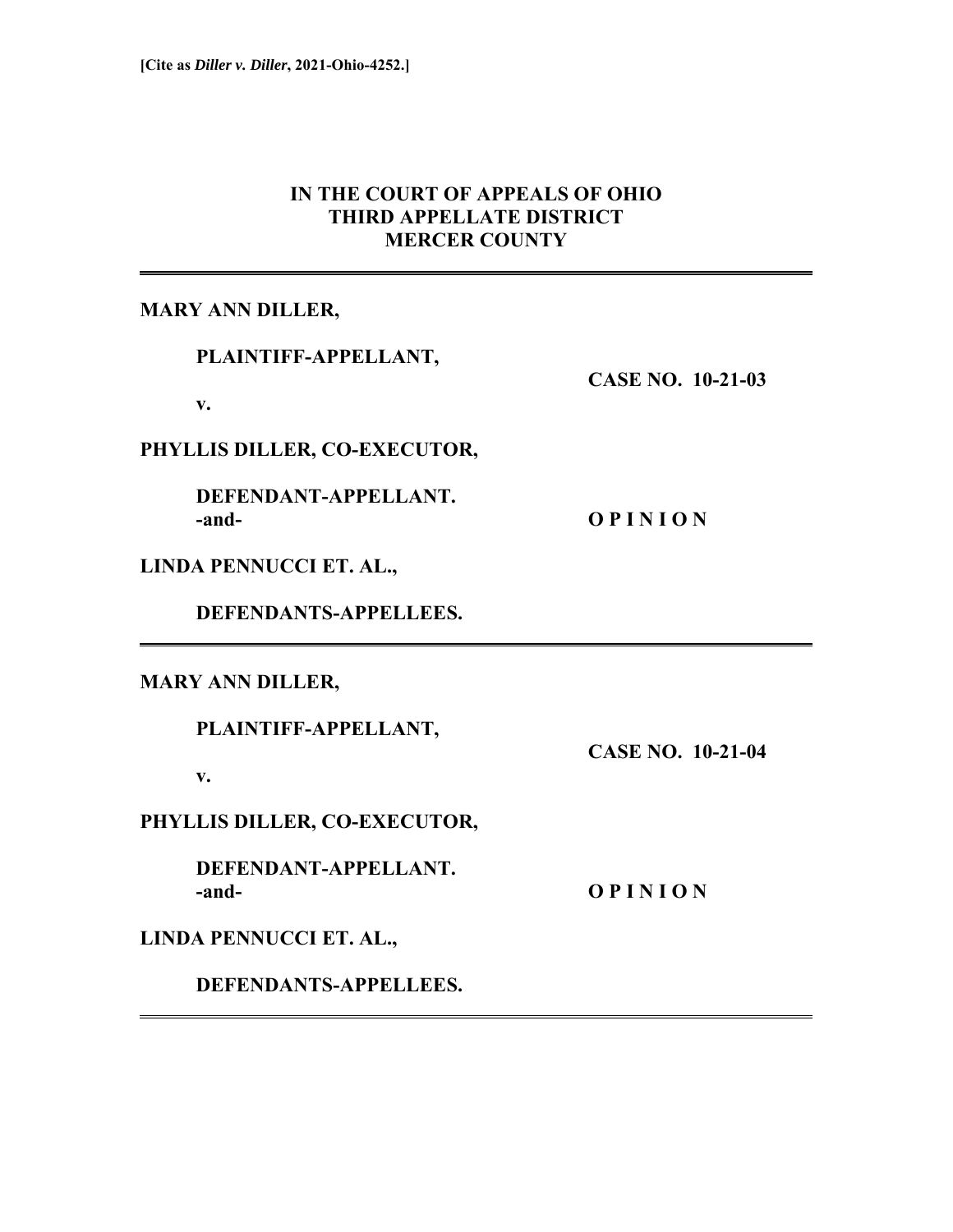## **Appeals from Mercer County Common Pleas Court Probate Division Trial Court No. 20191143A**

**Judgment Reversed and Cause Remanded** 

**Date of Decision: December 6, 2021** 

#### **APPEARANCES:**

*Paul E. Howell* **for Appellant, Mary Ann Diller**  *Travis J. Faber and John R. Willamowski, Jr***. for Appellant, Phyllis Diller** 

 *J. Alan Smith and Ashley R. Doty* **for Appellees** 

#### **MILLER, J.**

**{¶1}** Plaintiff-appellant, Mary Ann Diller, appeals the March 18, 2021 judgment of the Mercer County Court of Common Pleas, Probate Division. Defendant-appellant, Phyllis Diller, in her capacity as co-executor of the estate of Theodore C. Penno, appeals the same judgment.<sup>1</sup> In this appeal, the court is called upon as the first court to interpret the meaning of the term "devise" as used in Ohio's anti-lapse statute, R.C. 2107.52. In doing so, we find ourselves compelled to

<sup>&</sup>lt;sup>1</sup> This case was erroneously processed as two separate appeals. For this reason, there are two judgment entries and two case numbers, even though these appeals are based on one underlying judgment and one record.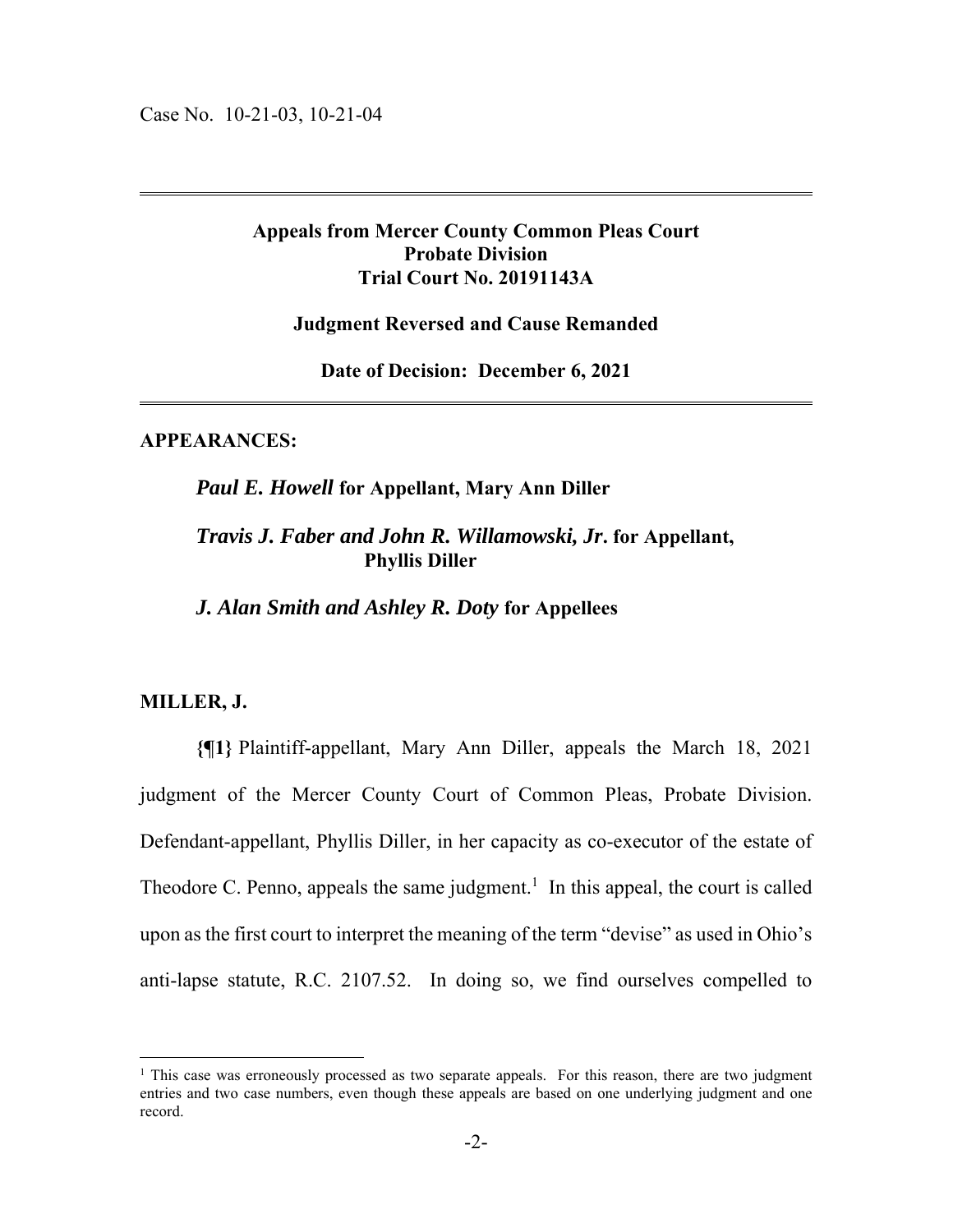interpret the statute precisely as written by the General Assembly even though the

legislative enactment abrogates the historical understanding of the anti-lapse statute.

# **I. Facts & Procedural History**

**{¶2}** On May 15, 2019, Theodore C. Penno died testate at the age of 78.

Theodore's will, which he executed on February 10, 1998, provides in relevant part:

**ITEM II.** I hereby give, devise and bequeath my farm located in Butler Township, Mercer County, Ohio, and any interest that I may have in any farm chattel property to my **brother, JOHN PENNO.** 

**ITEM III.** All the rest, residue, and remainder of my property, real and personal, of every kind, nature, and description, wheresoever situated, which I may own or have the right to dispose of at the time of my decease, I give, devise, and bequeath equally to my **brother, JOHN PENNO** and my **sister, MARY ANN DILLER,** absolutely and in fee simple, share and share alike therein, per stirpes.

\* \* \*

**ITEM V.** I hereby appoint my **niece**, **LINDA PENNUCCI** and my **niece, PHYLLIS DILLER, or the survivor of them,** as Co-Executors of this my Last Will and Testament.

(Capitalization, boldface, and underlining sic.). Although Mary Ann Diller survived

Theodore, John Penno predeceased Theodore on July 18, 2016, leaving defendants-

appellees, David Penno and Linda Pennucci, as his only surviving children.

**{¶3}** On August 27, 2019, Theodore's will was admitted to probate. That

same day, Phyllis Diller and Linda were appointed to serve as co-executors of

Theodore's estate pursuant to Item V of Theodore's will.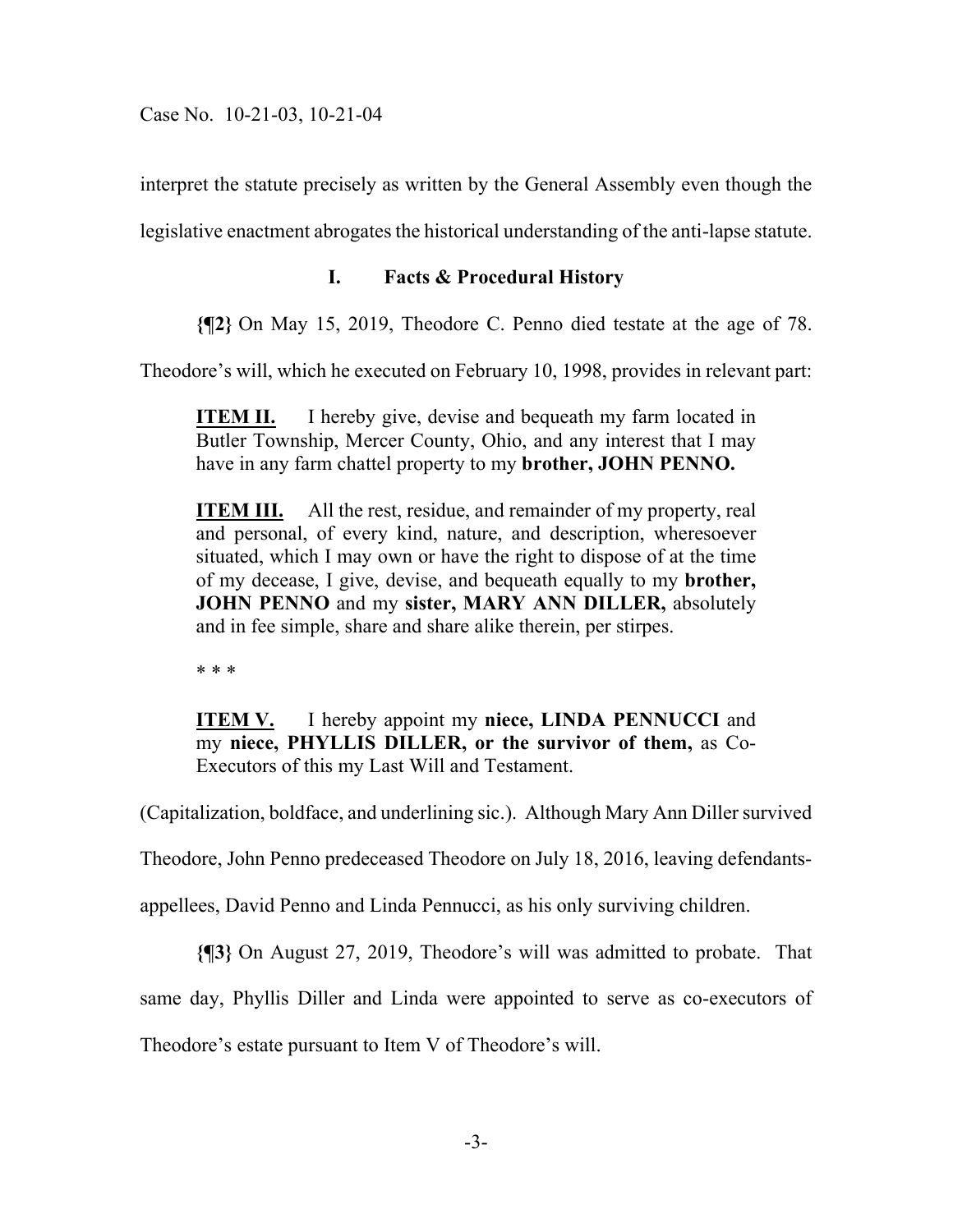**{¶4}** On October 23, 2019, Mary Ann filed a complaint for declaratory judgment and for construction of Theodore's will. Mary Ann named Phyllis, Linda, and David as defendants in the action. Phyllis was named as a defendant solely in her capacity as co-executor. Linda was named as a defendant both individually and in her capacity as co-executor. David was named as a defendant solely in his individual capacity. In her complaint, Mary Ann averred that Theodore's will, "construed as a whole and considering its specific language, evidences [Theodore's] intent that the gift to [John] in Item II was to lapse in the event [John] died before [Theodore]." That is, she claimed that Theodore intended for the anti-lapse statute, R.C. 2107.52, not to apply to Item II of his will. Mary Ann argued that because John predeceased Theodore and Theodore did not intend for R.C. 2107.52 to apply to Item II of his will, the gift to John in Item II lapsed. She maintained that the gift to John in Item II of the will fell into the residue of Theodore's estate and that the gift must consequently be distributed pursuant to the residuary clause contained in Item III of the will.

**{¶5}** Phyllis, David, and Linda then filed their answers to Mary Ann's complaint. In addition, David joined with Linda, in her individual capacity, to file a counterclaim for declaratory judgment. In their counterclaim, David and Linda averred that R.C. 2107.52 applies to Item II of Theodore's will and that the gift to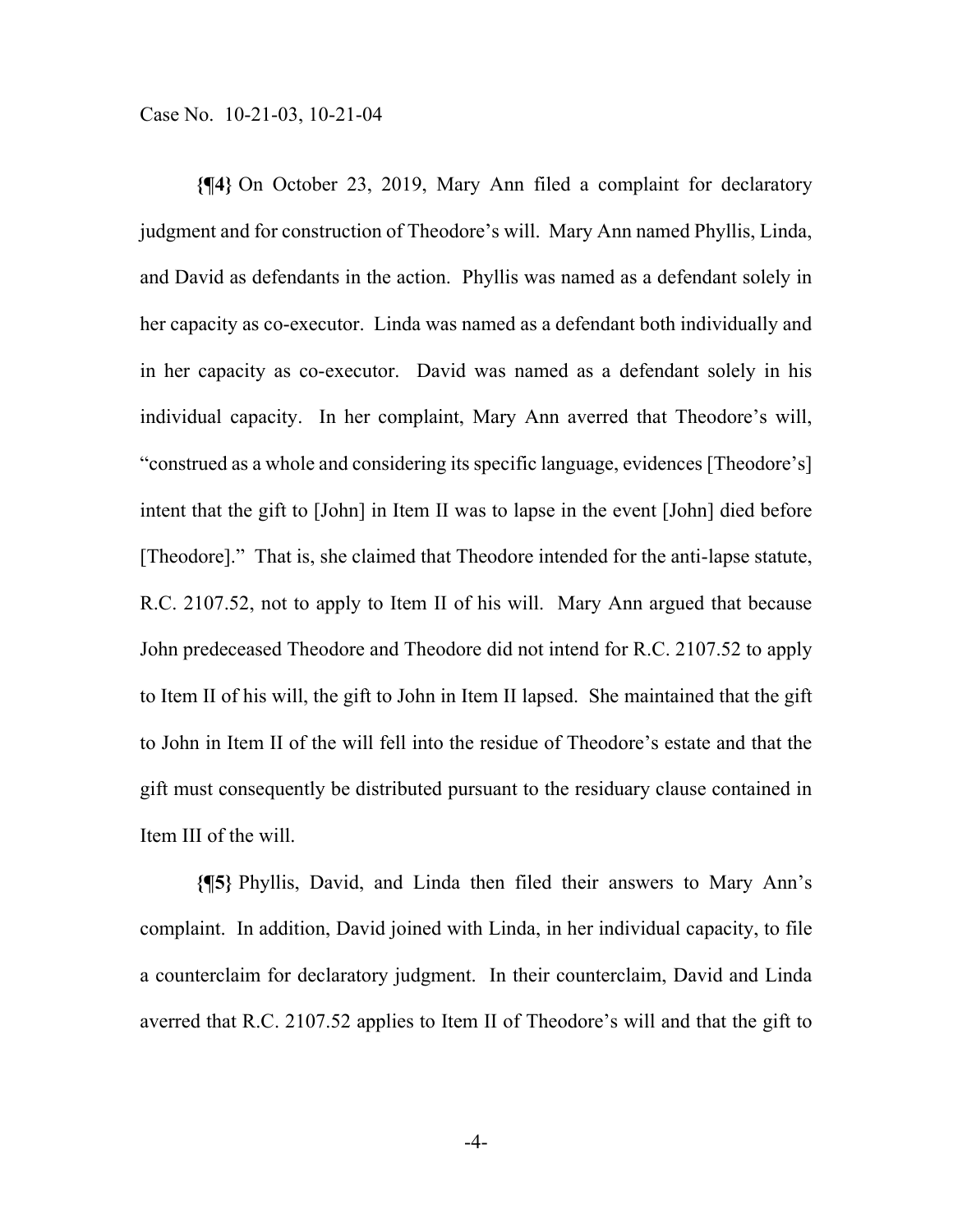John in Item II of the will should therefore be distributed to them as John's surviving descendants.

**{¶6}** On December 4, 2019, Mary Ann filed a reply to David and Linda's counterclaim. In her reply, Mary Ann introduced a new argument to support her proffered construction of Theodore's will. Specifically, she asserted that the gift to John in Item II of Theodore's will is not a "devise" as defined in R.C. 2107.52. According to Mary Ann, because the gift to John in Item II of Theodore's will does not qualify as a "devise" within the meaning of R.C. 2107.52(A)(3), R.C.  $2107.52(B)(2)$  cannot be applied to Item II of the will, regardless of whether Theodore intended for it to apply.

**{¶7}** Because the parties agreed that the trial court could resolve the competing claims without conducting an evidentiary hearing, the trial court promptly set a briefing schedule. On January 17, 2020, Mary Ann filed a memorandum in support of her claims for declaratory judgment and construction of Theodore's will. In her memorandum in support, Mary Ann further developed the two separate lines of argument first set forth in her complaint and reply. With respect to her contention that the gift to John in Item II of Theodore's will does not constitute a "devise," Mary Ann clarified that she was arguing that the gift to John was a "primary devise," which does not meet R.C. 2107.52(A)(3)'s definition of "devise." The parties then exchanged responses and reply memoranda. Notably, in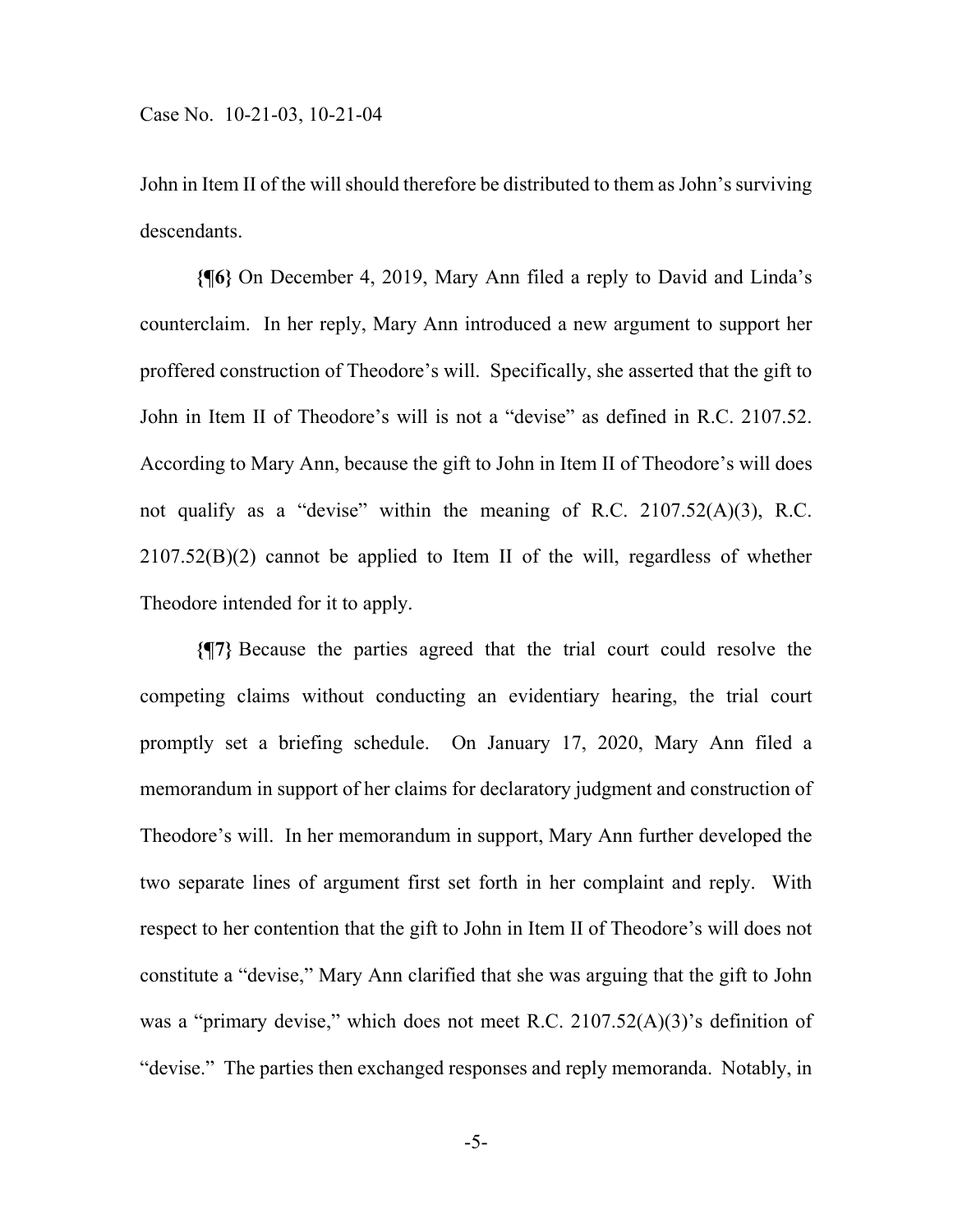her response, Phyllis fully endorsed the arguments in Mary Ann's original memorandum in support.

**{¶8}** On May 21, 2020, oral arguments were held before a magistrate. On December 7, 2020, the magistrate issued a decision declining to adopt Mary Ann and Phyllis's interpretation of R.C. 2107.52 and their construction of Theodore's will. The magistrate concluded that R.C. 2107.52 applies to the gift to John in Item II of Theodore's will and that Theodore's will does not contain any expression of a contrary intent. Accordingly, the magistrate recommended that the gift to John in Item II of Theodore's will be distributed in equal shares to David and Linda.

**{¶9}** After being granted extensions to file objections, Mary Ann and Phyllis each filed objections to the magistrate's decision on December 28, 2020. The trial court heard oral arguments on Mary Ann's and Phyllis's objections on March 11, 2021. On March 18, 2021, the trial court, in a judgment entry consisting mostly of its own de novo analysis, rejected Mary Ann's and Phyllis's arguments. The trial court concluded that R.C. 2107.52 applies to the gift to John in Item II of Theodore's will and that "a substitute gift is created in Item II" in favor of David and Linda. Accordingly, the trial court ordered that David and Linda "shall take title to the farm chattels and real estate as tenants in common."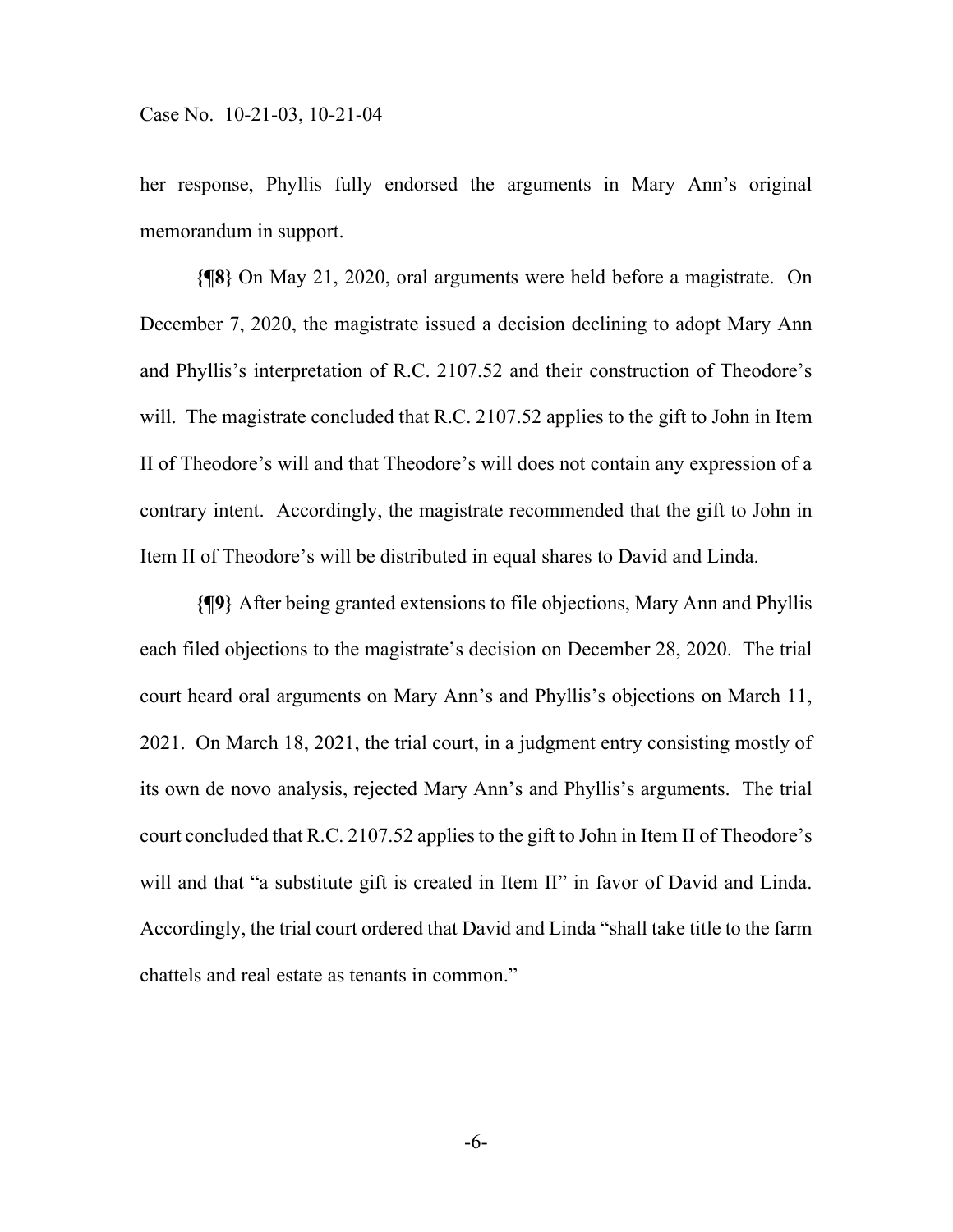## **II. Assignments of Error**

**{¶10}** On April 7, 2021, Mary Ann filed a notice of appeal. She raises the

following assignments of error for our review:

**1. The trial court erred by misinterpreting Ohio's Anti-Lapse Statute's definition of "devise" in R.C. 2107.52(A)(3) and thereby concluding that the Statute applied to the testamentary gift which would have otherwise lapsed under Item II of the testator's will. (See trial court's "Judgment Entry", pp. 3 and 4).** 

**2. The trial court erred by misconstruing the Anti-Lapse Statute's "contrary intent" provision of R.C. 2107.52(B)(2) and failing to follow Ohio common law to ascertain whether it appeared in the will itself that the testator never intended any substitute gift under Item II. (See trial court's "Judgment Entry", pp. 2 and 3).** 

**{¶11}** On April 8, 2021, Phyllis filed a separate notice of appeal. She raises

the following assignments of error for our review:

**1. The Trial Court erred by applying Ohio's Anti-Lapse Statute (R.C. § 2107.52) to Item II of the Last Will and Testament of Theodore C. Penno.** 

**2. The Trial Court erred in finding that prior versions of Ohio's Anti-Lapse Statute (R.C. § 2107.52) apply to Item II of the Last Will and Testament of Theodore C. Penno.** 

# **3. The Trial Court erred by applying facts outside of the four corners of the will to determine the intent of the testator.**

**{¶12}** Mary Ann's assignments of error and Phyllis's assignments of error

overlap in many respects. For ease of discussion, we first address Phyllis's second

assignment of error. We then address Mary Ann's and Phyllis's first assignments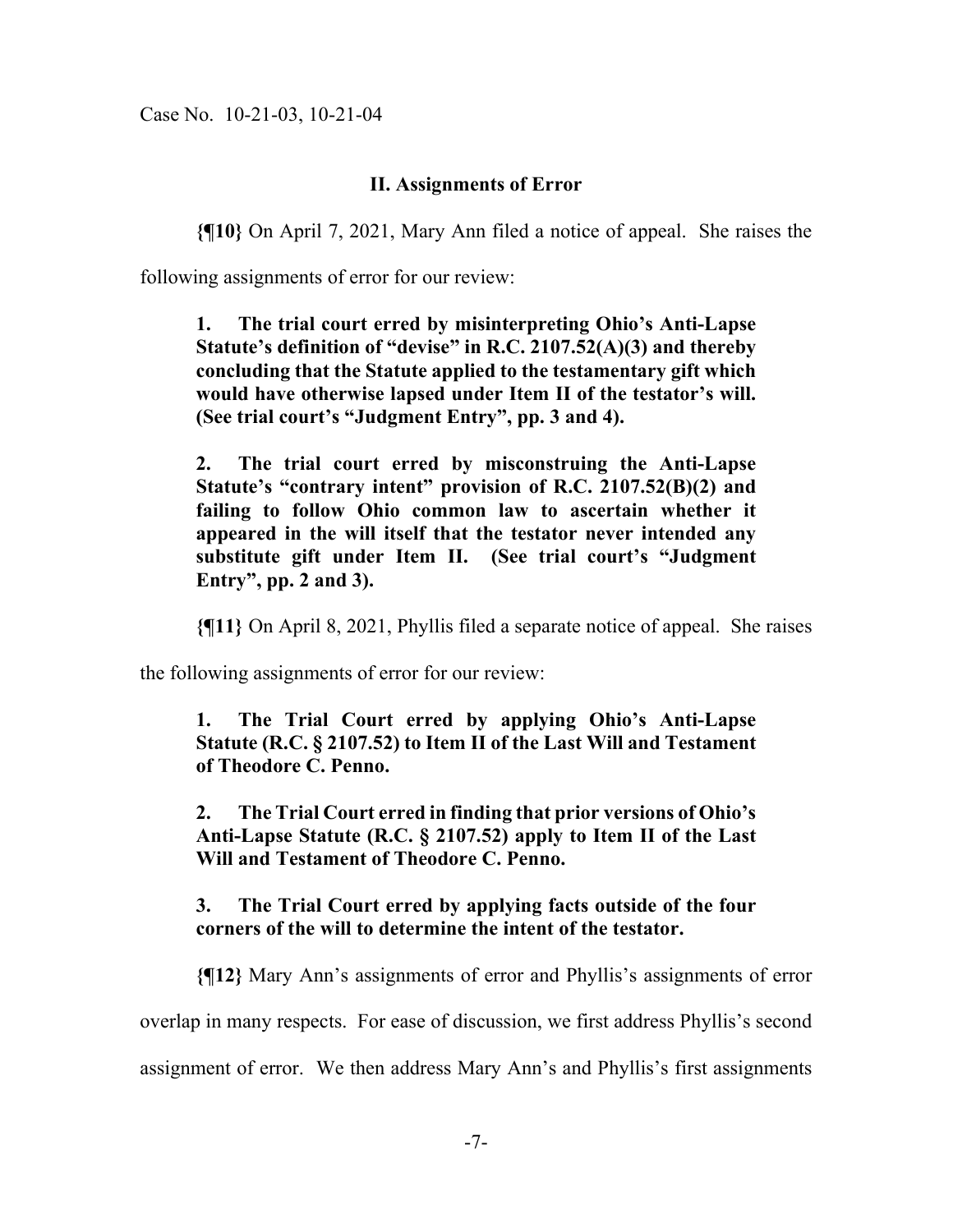of error together. Finally, if necessary, we will consider Mary Ann's second assignment of error and Phyllis's third assignment of error together.

#### **III. Discussion**

## **A. Phyllis's Second Assignment of Error: Which version of R.C. 2107.52 applies in this case?**

**{¶13}** In her second assignment of error, Phyllis argues that the trial court did not apply the appropriate version of R.C. 2107.52 when determining whether the gift to John in Item II of Theodore's will lapsed. Specifically, Phyllis argues that the 2019 version of R.C. 2107.52—the version in effect at the time of Theodore's death—controls in effectuating the provisions of Theodore's will, but that the trial court erroneously applied the 1992 version of R.C. 2107.52—the version that was in effect when Theodore executed his will.

### **i. The Common-Law Rule of Lapse & the History of Ohio's Anti-lapse Statutes**

**{¶14}** At common law, a devise2 given to a person who predeceases the testator is said to "lapse." The common-law rule of lapse rests on the proposition that because "[a] donative transfer cannot be made to a deceased person" and "probate transfers take place at the decedent's death, [probate transfers] cannot be made to an individual who fails to survive the decedent." Restatement of the Law

<sup>&</sup>lt;sup>2</sup> In our discussion of Phyllis's second assignment of error, we use the word "devise" in its ordinary modern sense—"[t]he act of giving property by will" or "[t]he provision in a will containing such a gift." DEVISE, *Black's Law Dictionary* (11th Ed.2019). "Although this term traditionally referred to gifts of real property[,] \* \* \* in American usage the term has been considerably broadened. In both the Restatement of Property and the Uniform Probate Code, a disposition of any property by will is a devise. In the United States today, it is pedantry to insist that the noun devise be restricted to real property." *Id.*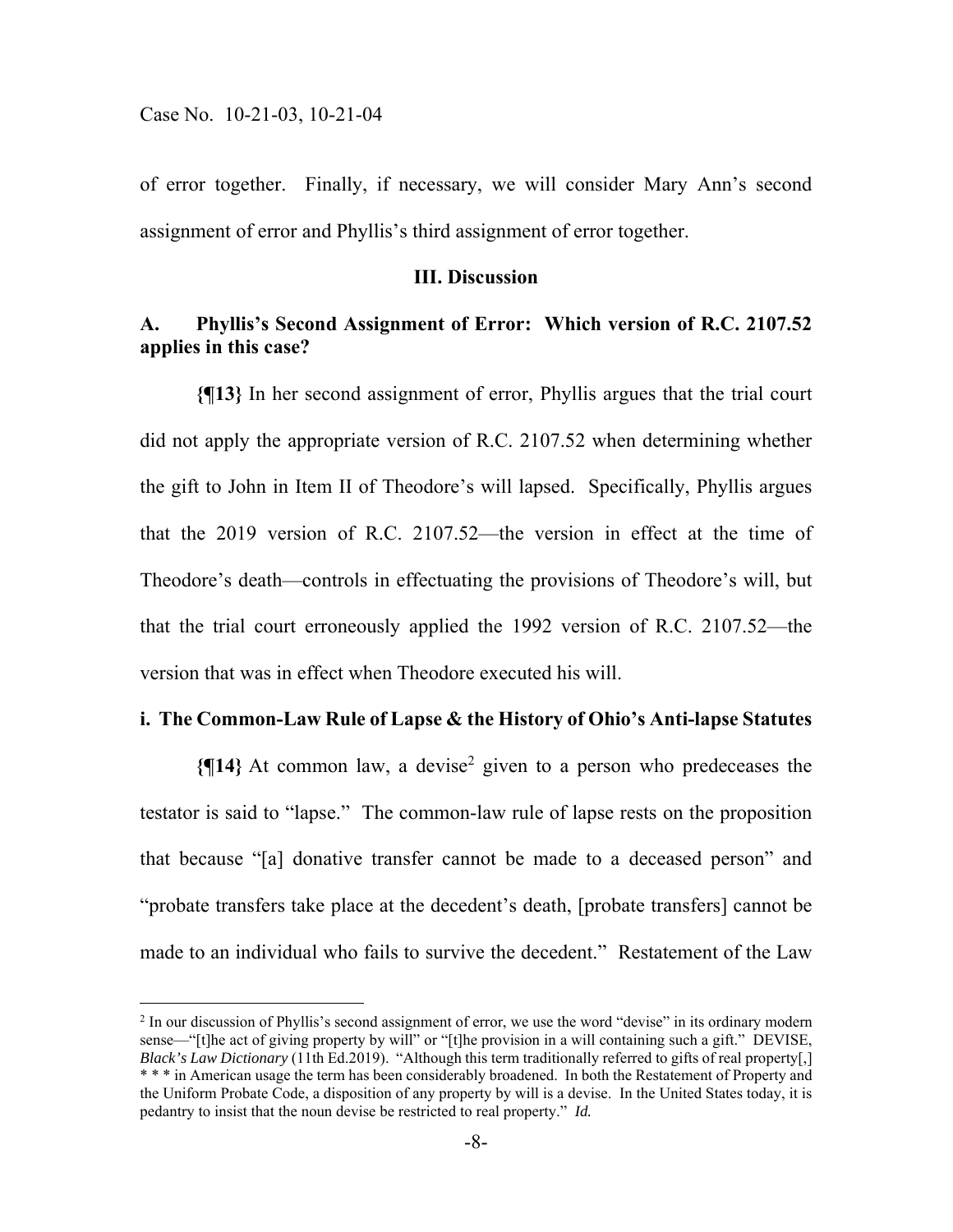3d, Property, Wills & Donative Transfers, Section 1.2, Comment a (1999). A lapsed devise does not become part of a predeceased devisee's estate, to be distributed among the predeceased devisee's heirs or beneficiaries. Instead, depending on the circumstances, the lapsed devise either falls into the residue of the testator's estate, where it is distributed pursuant to the terms of a residuary clause, or passes to the testator's heirs through intestate succession.3 *See Margolis v. Pagano*, 39 Ohio Misc.2d 1, 3-4 (C.P.1986); *Shalkhauser v. Beach*, 14 Ohio Misc. 1, 3 (P.C.1968).

**{¶15}** Despite its historical pedigree, the common-law rule of lapse has long been criticized for the harsh results it often produces, especially when applied to wills containing a devise to a predeceasing child or close relative of the testator. To mitigate the severity of the common-law rule, many states, including Ohio, have enacted "anti-lapse" statutes abrogating or modifying the rule. In interpreting and applying an early Ohio anti-lapse statute, the Supreme Court of Ohio explained:

The rule as to the lapsing of devises and legacies that prevailed before the statute defeated, in most cases, the intention of the testator. He generally made his will with reference to the objects of his bounty as they existed at the time, and as though his will took effect at the date of its execution, not apprehending that a lapse would occur in case any of them should die before himself, unless some express disposition should be made in anticipation of such event. The statute was passed to remedy such disappointments, and should receive a

<sup>&</sup>lt;sup>3</sup> A third outcome presents when a devise is made to a class of persons (e.g., "to my children") rather than to a specifically named individual (or individuals). Under the common law, "if a testamentary gift is made to a class, and a member of the class predeceased the testator, the share of the gift that would have passed to the predeceased class member instead passes to the other members of the class." Alan Newman, *When the Beneficiary Predeceases: A Primer on Ohio's Wills and Trusts Antilapse Statutes*, 27 Ohio Prob. L.J. NL 4 (March/April 2017). *See Polen v. Baker*, 4th Dist. Pickaway No. 99 CA 34, 2000 WL 776931, \*3 (May 31, 2000), fn. 4.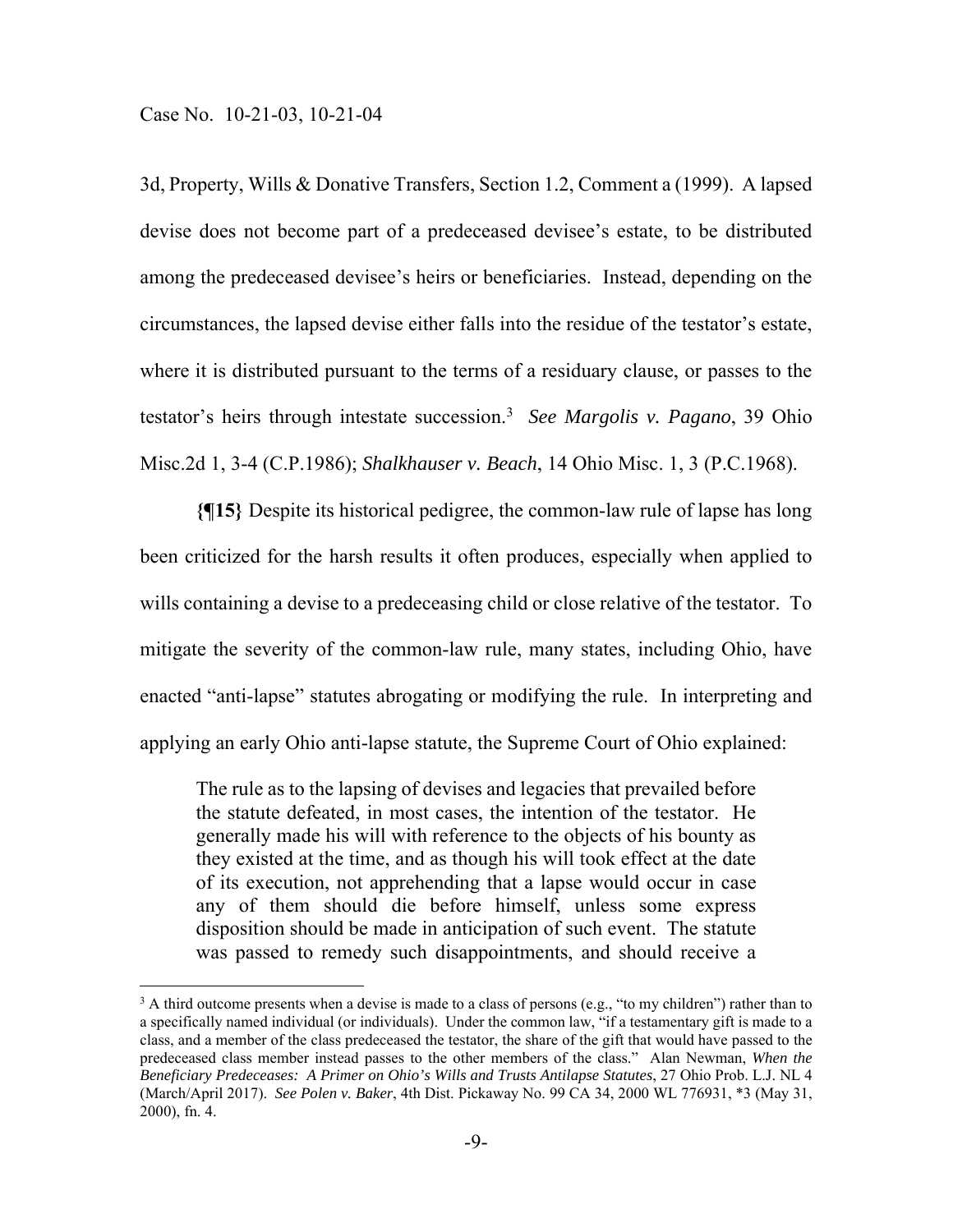liberal construction, so as to advance the remedy and suppress the mischief. It, among other things, provides that, where a devise is made to a child or other relative of the testator who dies before the testator, the issue of such object of his bounty shall take the portion devised to such child or relative. Nothing is more just and conformable to the probable intention of the testator in every instance. The fact that the child or relative is not mentioned by name should not defeat the application of the statute where the language applied to the facts, as they were at the execution of the will, designates a child or relative as an object of the testator's bounty with as much certainty as if it were mentioned by name.

*Woolley v. Paxson*, 46 Ohio St. 307, 314 (1889).

**{¶16}** Ohio's anti-lapse statute has been repealed, reenacted, and revised many times since its original enactment in 1840. *See id.* at 313; *see also West v. Aigler*, 127 Ohio St. 370, 376-377 (1933); *Cochrel v. Robinson*, 113 Ohio St. 526, 536 (1925). Since 1953, Ohio's anti-lapse statute pertaining to wills has been codified at R.C. 2107.52.4 Questions concerning the applicability of two of the most recent versions of R.C. 2107.52, the 1992 version and the 2019 version,<sup>5</sup> are the subject of Phyllis's second assignment of error.

## **ii. By its own terms, the 2019 version of R.C. 2107.52 applies in effectuating the provisions of Theodore's will because he died after March 22, 2012.**

<sup>&</sup>lt;sup>4</sup> "R.C. 2107.52 is to be distinguished from R.C. 5808.19, Ohio's anti-lapse statute pertaining to trusts." *In re Estate of Gaskill*, 3d Dist. Allen No. 1-19-15, 2019-Ohio-4936, ¶ 22, fn. 2.

 $5$  The issues presented in Phyllis's second assignment of error arise because the version of R.C. 2107.52 in effect at the time of Theodore's death, i.e., the 2019 version, is substantially different from the version of R.C. 2107.52 in effect at the time Theodore executed his will, i.e., the 1992 version. We note, however, that these significant revisions were first implemented in the 2012 version of R.C. 2107.52, not the 2019 version. *See* R.C. 2107.52 (Mar. 22, 2012). Accordingly, where we later refer to features of the "2019 version of R.C. 2107.52" or the "2019 revisions," we refer mostly to changes actually made in the 2012 version. Nevertheless, because the differences between the 2012 version and the 2019 version are not relevant to this case, we need not confuse the matter further by alternating references to the 2012 version and the 2019 version.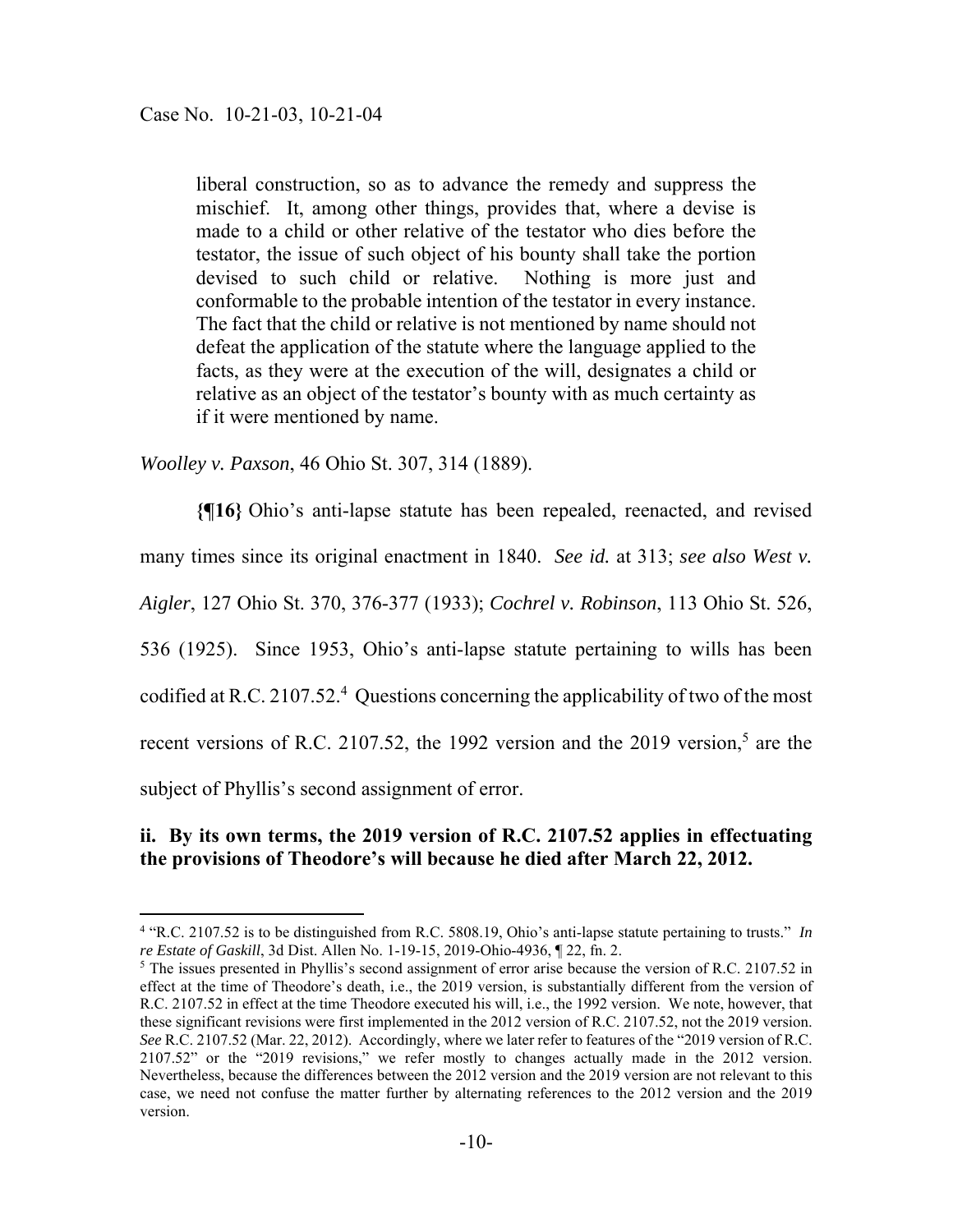**{¶17}** Phyllis insists the trial court erroneously applied the 1992 version of R.C. 2107.52, pointing to the fact the trial court "discuss[ed] and even quote[d] the [1992 version] in effect at the time [Theodore] executed his will in 1998." She notes that the trial court also discussed the 2019 version of R.C. 2107.52, but that it did not "distinguish[] which of the two versions of the statute was relevant to [the] interpretation of Item II of [Theodore's] will." However, while Phyllis accurately observes that the trial court discussed and quoted both versions of R.C. 2107.52, it is clear to us that the trial court did not apply the 1992 version of R.C. 2107.52 in preference to the 2019 version. First, only after quoting and applying the 2019 version of R.C. 2107.52 did the trial court remark in its judgment entry that "a plain reading of [the 1992 version of R.C. 2107.52] \* \* \* produces the same result." The trial court then stated that there is a "similar legislative intent" between the two versions of R.C. 2107.52. Thus, to the extent that the trial court looked to the 1992 version of R.C. 2107.52, it did so only to confirm a conclusion it had already reached by applying the 2019 version of the statute.

**{¶18}** Nevertheless, because David and Linda maintain that this court must look to the 1992 version of R.C. 2107.52 to decide Theodore's intent when he executed his will and that "no interpretation of the \* \* \* 2019 revisions [is] necessary to appropriately decide these issues," we first clarify how each version of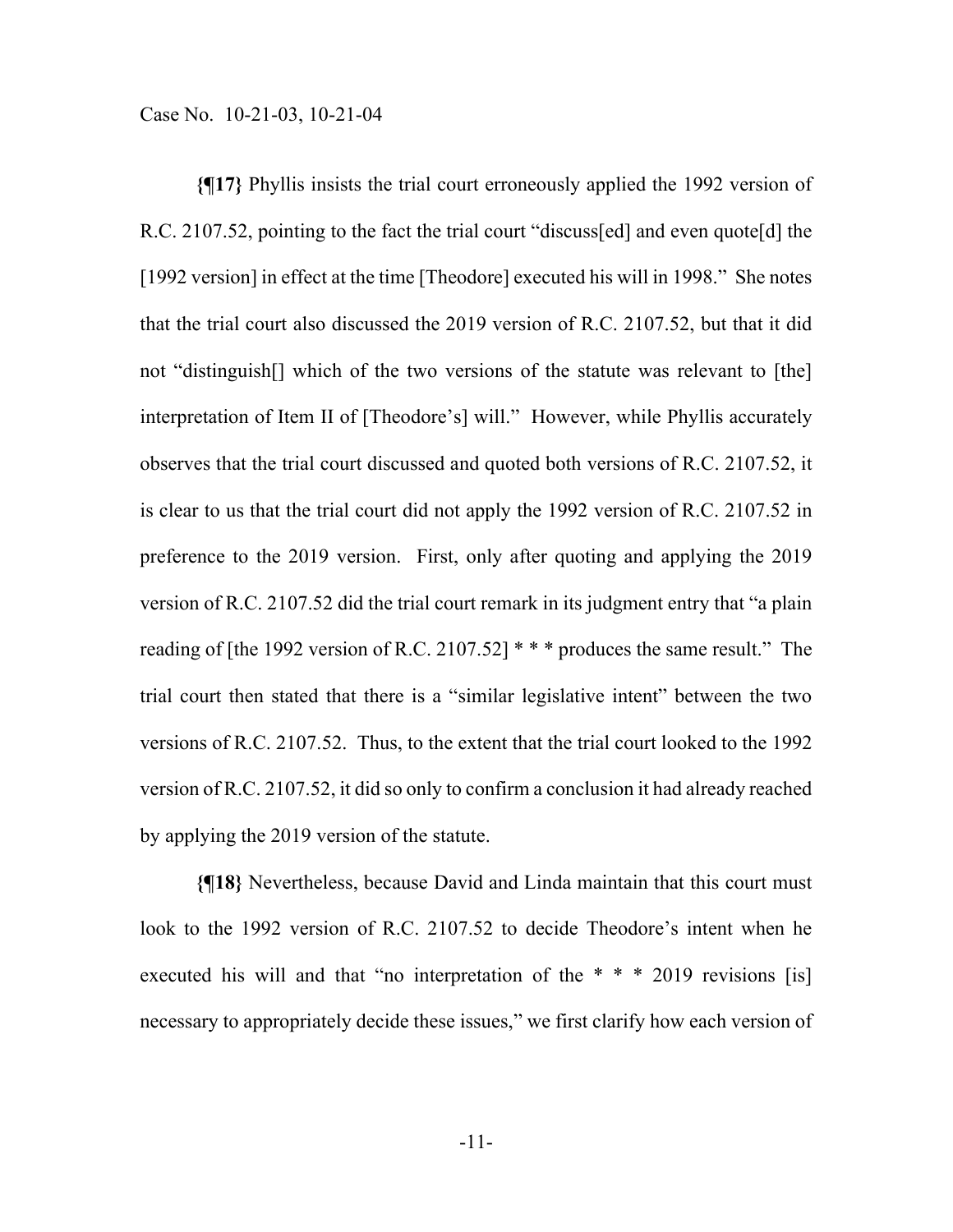R.C. 2107.52 may be relevant to our analysis. While both versions might potentially be relevant to the outcome of this case, each would ultimately play a different role.

**{¶19}** First, the 2019 version of R.C. 2107.52 applies in determining what effect to give to Item II of Theodore's will. Division (F) of the 2019 version of R.C. 2107.52 provides that "[t]his section applies to wills of decedents who die on or after March 22, 2012." By referring to date of death, rather than to date of will execution, this division evinces a clear intention for the provisions of the 2019 version of R.C. 2107.52 to apply to the wills of all decedents who die on or after March 22, 2012, even if a particular decedent's will was executed many years before that date.

**{¶20}** In addition, long-settled principles of the law of wills reinforce that the 2019 version of R.C. 2107.52 controls in giving effect to Item II of Theodore's will. Because "the right to dispose of property by will [is] purely a statutory right, there is unlimited legislative power to regulate and restrict by general laws the exercise of that right to make a will, at least until the will becomes effective." *Sherman v. Johnson*, 159 Ohio St. 209, 219 (1953). It is well established that "a will is ambulatory and takes effect only upon the death of the testator." *In re Emery*, 59 Ohio App.2d 7, 11 (1st Dist.1978), citing *Patton v. Patton*, 39 Ohio St. 590 (1883). Therefore, "[i]nasmuch as a will speaks not from the time of its execution but from the time of the death of the testator, the law in force at the time of the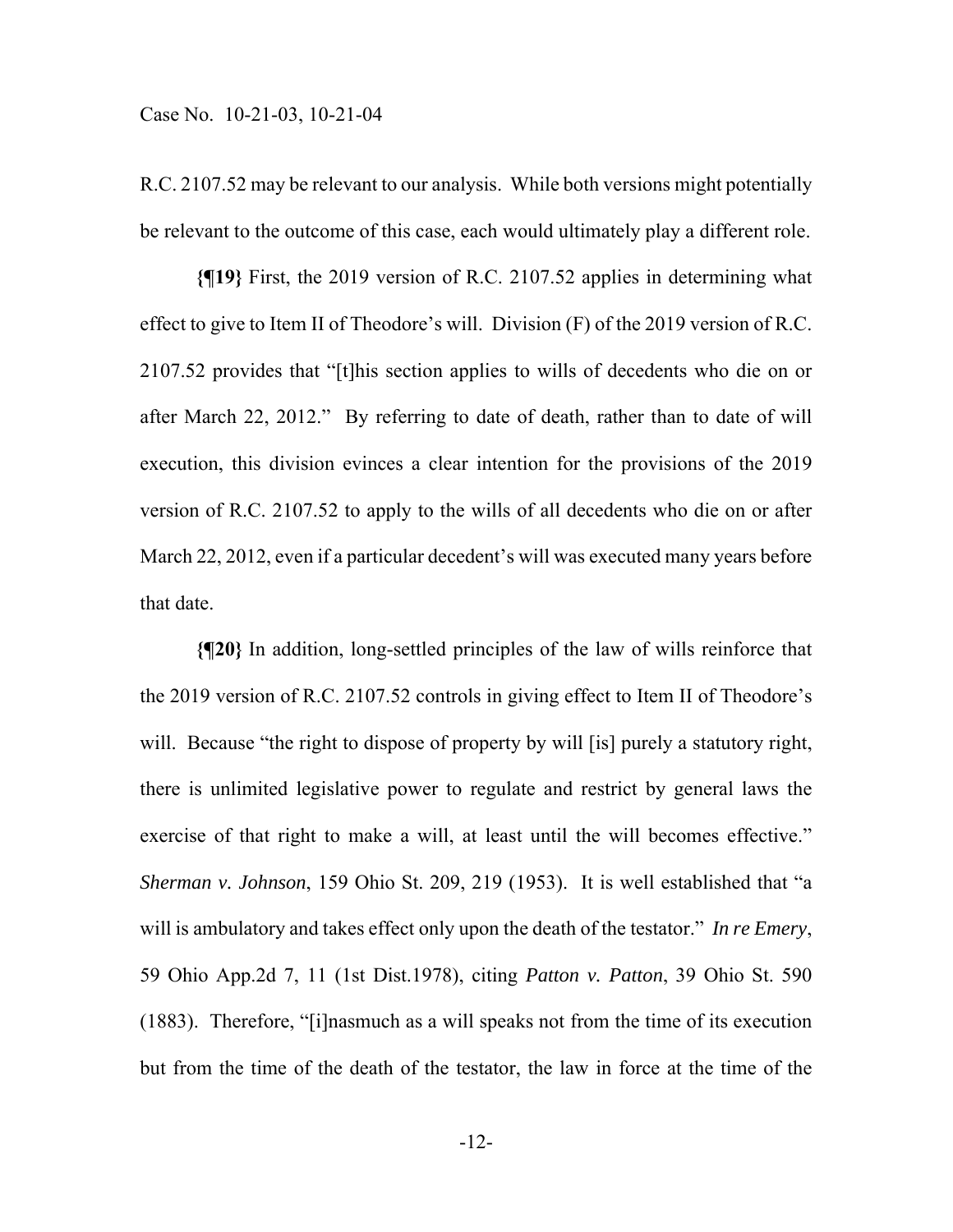testator's death, rather than that existing when the will was executed, or which was thereafter enacted, governs the rights of devisees under the will." *Parrett v. Paul*, 115 Ohio App. 488, 489 (3d Dist.1962). *See Cent. Trust Co. of Northern Ohio, N.A. v. Smith*, 50 Ohio St.3d 133, 137 (1990), fn. 2; *Fifth Third Bank v. Harris*, 127 Ohio Misc.2d 1, 5 (P.C.2003) ("[T]he testator is presumed to know that future statutory changes could affect the distribution called for in the will \* \* \*."). Here, Theodore died on May 15, 2019—approximately two months after the March 22, 2019 effective date of the 2019 version of R.C. 2107.52. Consequently, under the plain terms of the 2019 version of R.C. 2107.52 and in accordance with the law of wills, we are obligated to apply the 2019 version of R.C. 2107.52 in determining the effect to be given to Item II of Theodore's will.

**{¶21}** Nonetheless, the 1992 version of R.C. 2107.52 becomes pertinent if we should reach the question of Theodore's intent with respect to Item II of his will. Although a will speaks "from the death of [the] testator as to its effect and operation," courts should refer to the law as it existed when the will was executed when ascertaining the testator's intention. *Cent. Trust Co.* at 137, fn. 2; *Wendell v. AmeriTrust Co., N.A.*, 69 Ohio St.3d 74, 76 (1994). *See* 31 Ohio Jurisprudence 3d, Decedents' Estates, Section 387 (2021) ("In the construction of a will, the testator's intention must be determined as of the time of the making or execution of the will, because that is the law that frames the intent of the testator, although the law that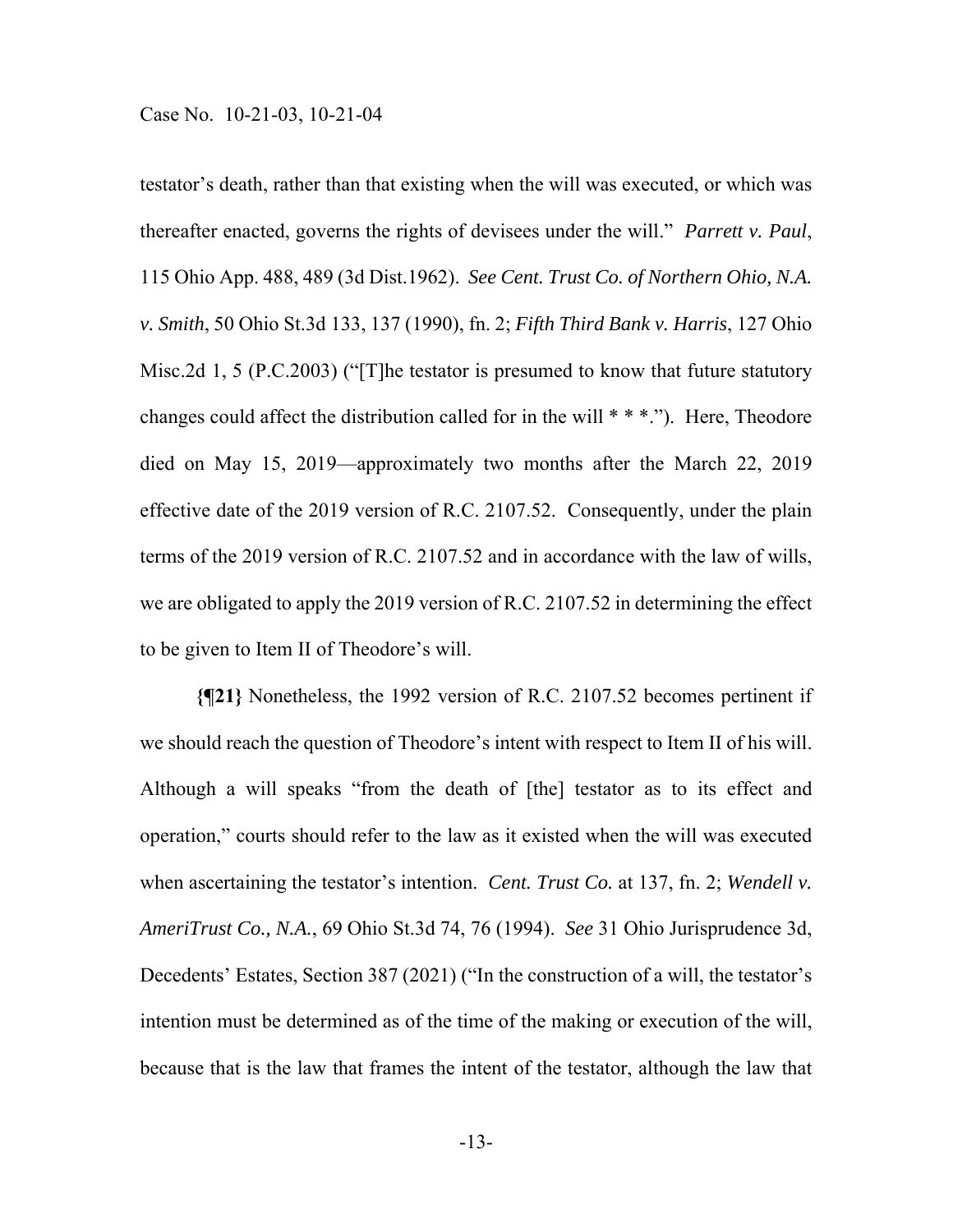governs the validity and effect of the will is the law applicable at the time of the testator's death."). Where the law in effect at the time of the testator's death varies from the law in effect at the time that the testator's will was executed, the issue becomes whether it is possible to effectuate the testator's intent, as informed by the law in place at the execution of the testator's will, under the law in place at the time of the testator's death. *See Wendell* at 76-77.

**{¶22}** We find the trial court properly applied the law in effect at the time of Theodore's death, i.e., the 2019 version of R.C. 2107.52. Accordingly, Phyllis's second assignment of error is overruled.

# **B. Mary Ann's and Phyllis's First Assignments of Error: Is the gift to John in Item II of Theodore's will a "devise" as defined by R.C. 2107.52(A)(3), from which a substitute gift can be created in favor of David and Linda?**

**{¶23}** In their respective first assignments of error, Mary Ann and Phyllis argue that the trial court erred by concluding that the substitute-gift provisions of R.C. 2107.52 apply to the gift to John in Item II of Theodore's will. As we explained in our discussion of Phyllis's second assignment of error, the 2019 version of R.C.  $2107.52<sup>6</sup>$  applies in determining what effect should be given to Theodore's will. Mary Ann and Phyllis's argument is based on the following language in R.C. 2107.52:

(A) As used in this section:

<sup>6</sup> Unless otherwise stated, all further references to R.C. 2107.52 are to the 2019 version of R.C. 2107.52.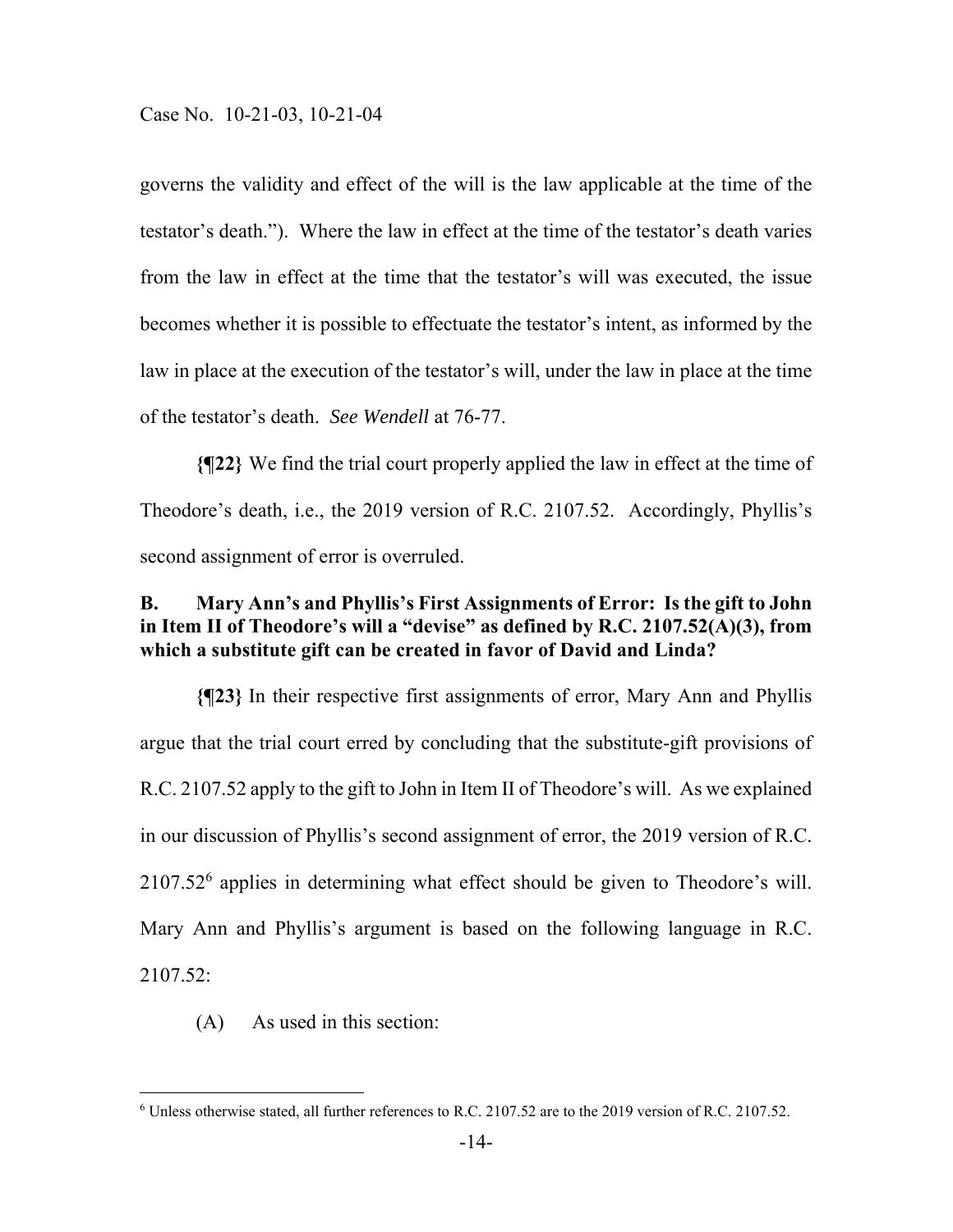\* \* \*

(3) "Devise" means an alternative devise, a devise in the form of a class gift, or an exercise of a power of appointment.

\* \* \* (B)

\* \* \*

(2) Unless a contrary intent appears in the will, if a devisee fails to survive the testator and is a grandparent, a descendant of a grandparent, or a stepchild of either the testator or the donor of a power of appointment exercised by the testator's will, \* \* \* the following applies:

(a) If the devise is not in the form of a class gift and the deceased devisee leaves surviving descendants, a substitute gift is created in the devisee's surviving descendants. The surviving descendants take, per stirpes, the property to which the devisee would have been entitled had the devisee survived the testator.

R.C. 2107.52(A)(3), (B)(2)(a).

**{¶24}** Mary Ann and Phyllis recognize that if R.C. 2107.52 applies to the gift to John in Item II of Theodore's will, the gift would be dealt with under R.C. 2107.52(B)(2)(a) and a substitute gift would be created in favor of David and Linda. This is because (1) John predeceased Theodore; (2) as Theodore's brother, John is a descendant of a grandparent of Theodore; (3) the gift in Item II is to an individual rather than in the form of a class gift; and (4) John left David and Linda as his surviving descendants.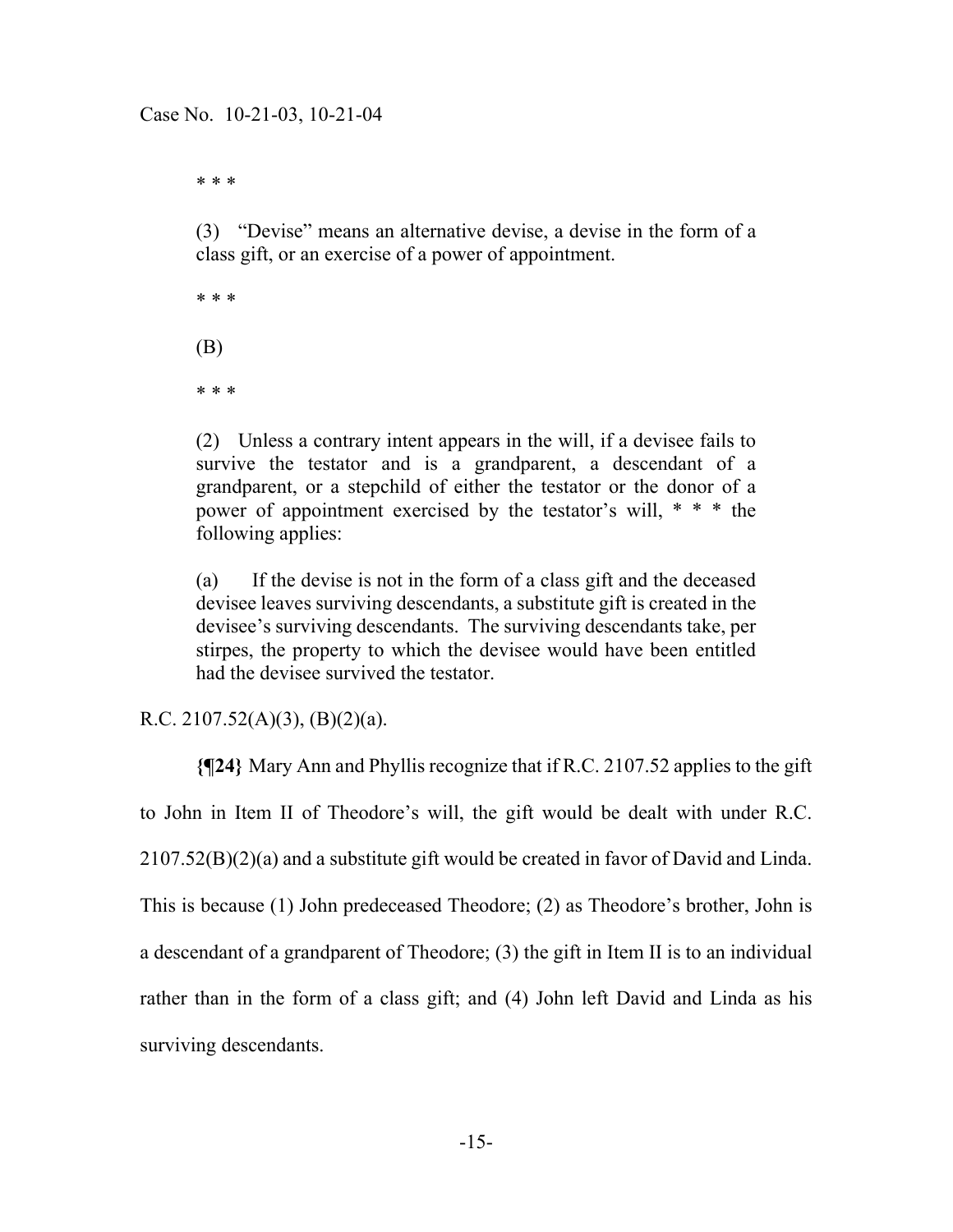**{¶25}** However, Mary Ann and Phyllis contend that R.C. 2107.52 does not, and in fact could never, apply to the gift to John in Item II of Theodore's will. According to Mary Ann and Phyllis, a prerequisite for the creation of a substitute gift under R.C.  $2107.52(B)(2)(a)$  is the existence of a "devise." Stated differently, they maintain that a substitute gift can only be created from a testamentary gift that qualifies as a "devise" and that a testamentary gift that does not qualify as a "devise" cannot beget a substitute gift. Mary Ann and Phyllis argue that the word "devise," as used in R.C. 2107.52(B)(2)(a), should not be given its usual meaning. Instead, Mary Ann and Phyllis claim, the word "devise" in R.C. 2107.52(B)(2)(a) clearly and unambiguously derives its meaning from the definition of "devise" in R.C.  $2107.52(A)(3)$ . Hence, Mary Ann and Phyllis argue that a substitute gift cannot be created from a testamentary gift under R.C.  $2107.52(B)(2)(a)$  unless the testamentary gift constitutes a "devise" as defined in R.C. 2107.52(A)(3). Applying this line of reasoning to the facts of this case, Mary Ann and Phyllis maintain that a substitute gift cannot be created from the gift to John in Item II of Theodore's will because the gift is not a "devise" as defined in R.C. 2107.52(A)(3).

**{¶26}** Accordingly, to resolve this case, we must first determine whether R.C. 2107.52 $(B)(2)(a)$  is meant to incorporate R.C. 2107.52 $(A)(3)$ 's definition of "devise" or whether some other meaning of the word "devise" is intended in R.C.  $2107.52(B)(2)(a)$ . If we conclude that the word "devise" in R.C.  $2107.52(B)(2)(a)$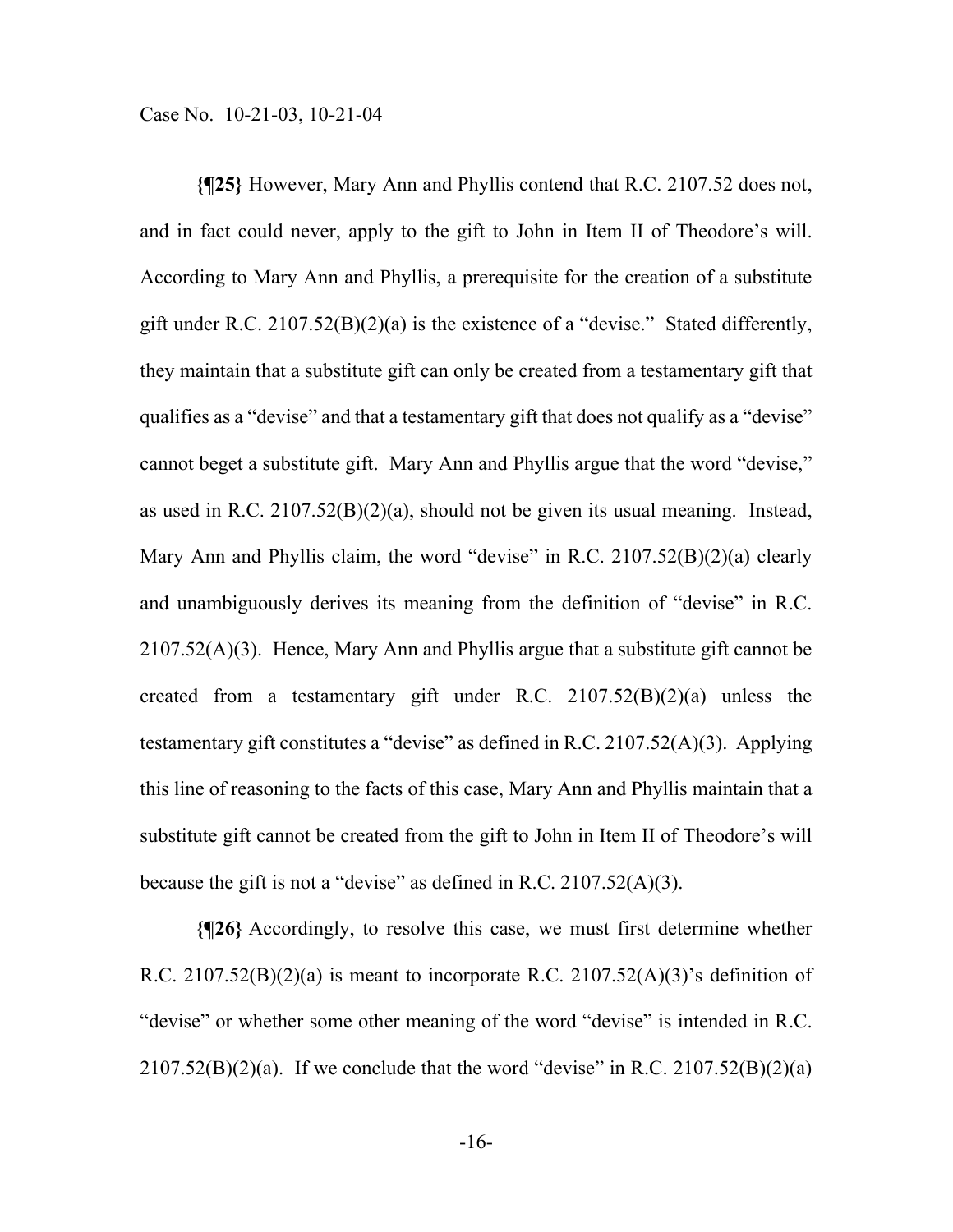is supposed to take its signification from R.C.  $2107.52(A)(3)$ , we must then ascertain the meaning of R.C. 2107.52(A)(3)'s definition of "devise." Finally, we must determine the extent to which a court should apply R.C.  $2107.52(A)(3)$ 's definition of "devise" when deciding whether a testamentary gift is a "devise" from which a substitute gift can be created under R.C. 2107.52(B)(2)(a).

#### **i. General Principles of Statutory Interpretation**

**{¶27}** The issues presented in Mary Ann's and Phyllis's first assignments of error are primarily issues of statutory interpretation. "The interpretation of a statute is a question of law that we review de novo." *Stewart v. Vivian*, 151 Ohio St.3d 574, 2017-Ohio-7526, ¶ 23. "De novo review is independent and without deference to the trial court's judgment." *City Rentals, Inc. v. Kesler*, 191 Ohio App.3d 474, 2010-Ohio-6264, ¶ 11 (3d Dist.).

**{¶28}** The goal of statutory interpretation is to ascertain and give effect to the General Assembly's intent in enacting the statute. *State v. Lowe*, 112 Ohio St.3d 507, 2007-Ohio-606, ¶ 9. "The intent of the General Assembly must be determined primarily from the language of the statute itself." *Stewart* at ¶ 24. This is because we must "presume that a legislature says in a statute what it means and means in a statute what it says there." *Connecticut Natl. Bank v. Germain*, 503 U.S. 249, 253- 254, 112 S.Ct. 1146 (1992). "When the statutory language is plain and unambiguous, and conveys a clear and definite meaning, we must rely on what the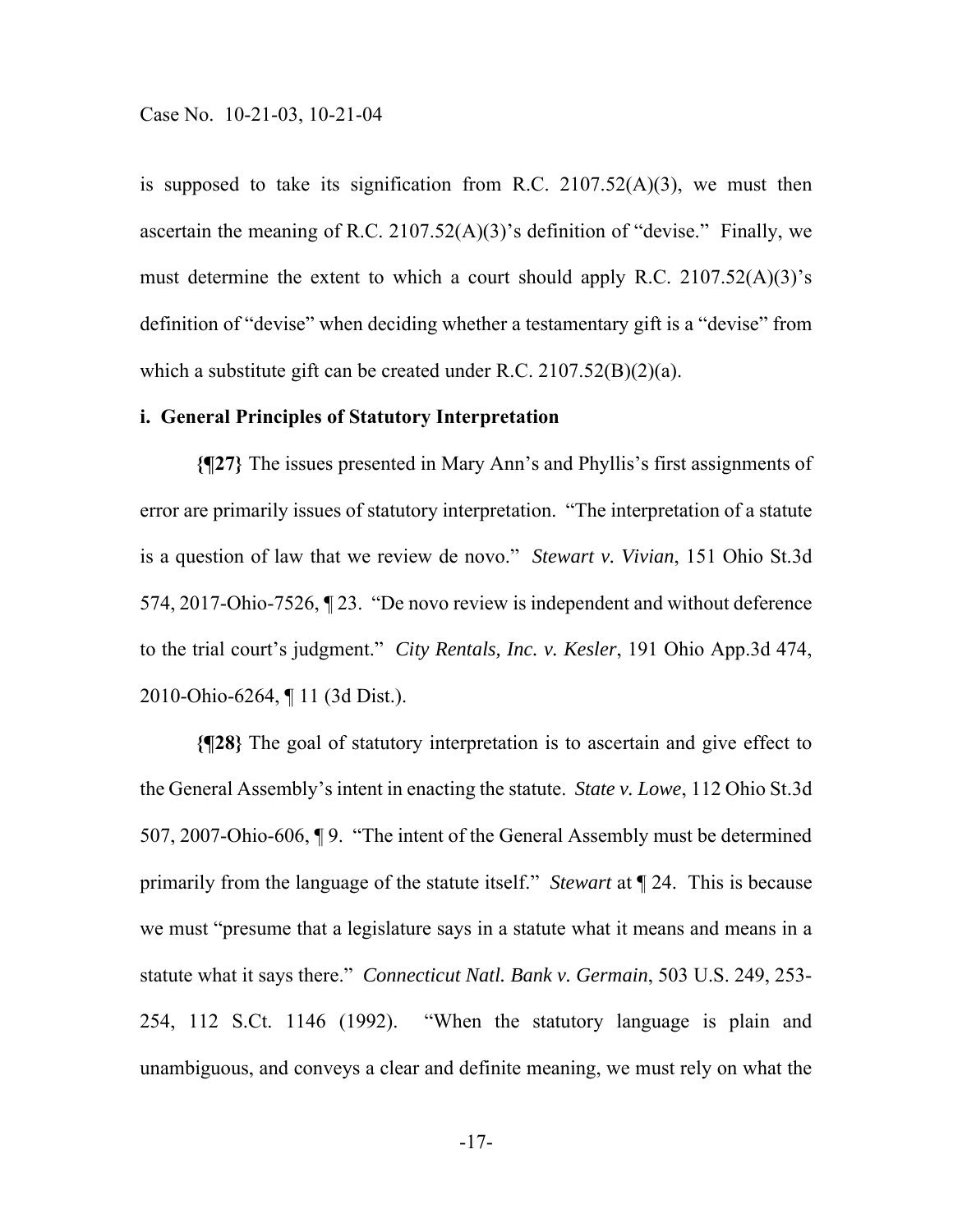General Assembly has said." *Jones v. Action Coupling & Equip., Inc.*, 98 Ohio

St.3d 330, 2003-Ohio-1099, ¶ 12.

"In the case of such unambiguity, it is the established policy of the courts to regard the statute as meaning what it says, and to avoid giving it any other construction than that which its words demand. The plain and obvious meaning of the language used is not only the safest guide to follow in construing it, but it has been presumed conclusively that the clear and explicit terms of a statute expresses [sic] the legislative intention, so that such plain and obvious provisions must control."

(Bracketed material in original.) *Jasinsky v. Potts*, 153 Ohio St. 529, 534 (1950), quoting 50 American Jurisprudence 2d, Section 225, at 205 (1944). Where the meaning of a statute is plain and unambiguous, the statute "'is to be applied, not interpreted.'" *McConnell v. Dudley*, 158 Ohio St.3d 388, 2019-Ohio-4740, ¶ 19, quoting *Sears v. Weimer*, 143 Ohio St. 312 (1944), paragraph five of the syllabus.

**{¶29}** When reviewing a statute, the court must refrain from "pick[ing] out one sentence and disassociat[ing] it from the context \* \* \*." *State v. Wilson*, 77 Ohio St.3d 334, 336 (1997). Instead, "[i]n ascertaining the plain meaning of [a] statute, the court must look to the particular statutory language at issue, as well as the language and design of the statute as a whole." *K Mart Corp. v. Cartier, Inc.*, 486 U.S. 281, 291, 108 S.Ct. 1811 (1988). In this endeavor, "significance and effect should if possible be accorded every word, phrase, sentence and part of an act." *Wachendorf v. Shaver*, 149 Ohio St. 231, 237 (1948).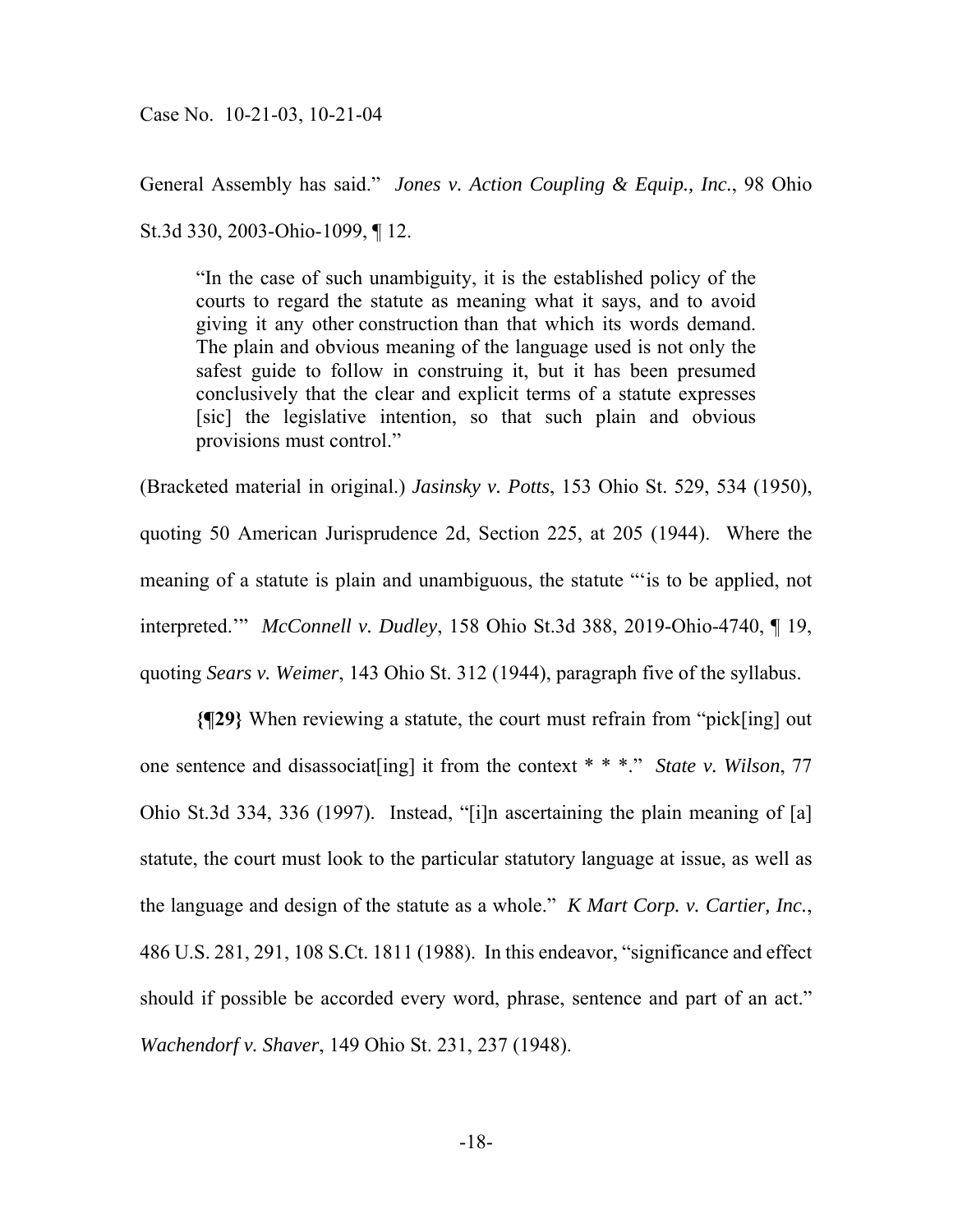**{¶30}** Generally, statutes in derogation of the common law, such as R.C. 2107.52, are to be strictly construed. *Sabol v. Pekoc*, 148 Ohio St. 545, 552 (1947); *see Dollar Sav. & Trust Co. of Youngstown v. Turner*, 39 Ohio St.3d 182, 184 (1988), *superseded by statute as stated in Polen v. Baker*, 92 Ohio St.3d 563 (2001). However, "[t]he rule of the common law that statutes in derogation of the common law must be strictly construed has no application to remedial laws." R.C. 1.11. Instead, "[r]emedial laws \* \* \* shall be liberally construed in order to promote their object and assist the parties in obtaining justice." *Id.* R.C. 2107.52 is one such remedial law. *Dollar Sav. & Trust Co.* at 184-185, quoting *Woolley*, 46 Ohio St. at 314. "Nevertheless, courts do not have the authority to ignore the plain and unambiguous language of a statute under the guise of \* \* \* liberal construction; in such situation, the courts must give effect to the words utilized." *Morgan v. Ohio Adult Parole Auth.*, 68 Ohio St.3d 344, 347 (1994).

# **ii. R.C. 2107.52(B)(2)(a) is meant to incorporate R.C. 2107.52(A)(3)'s definition of "devise."**

**{¶31}** We begin our analysis by establishing what sort of meaning to give to the word "devise" in R.C.  $2107.52(B)(2)(a)$ . That is, we must decide whether to give the word "devise" its usual and ordinary meaning or whether to give it the meaning ascribed to it by R.C.  $2107.52(A)(3)$ . It is a cardinal rule of statutory interpretation that the words in a statute "'should be construed in their ordinary and natural meaning, and be given the meaning ordinarily attributed to them unless a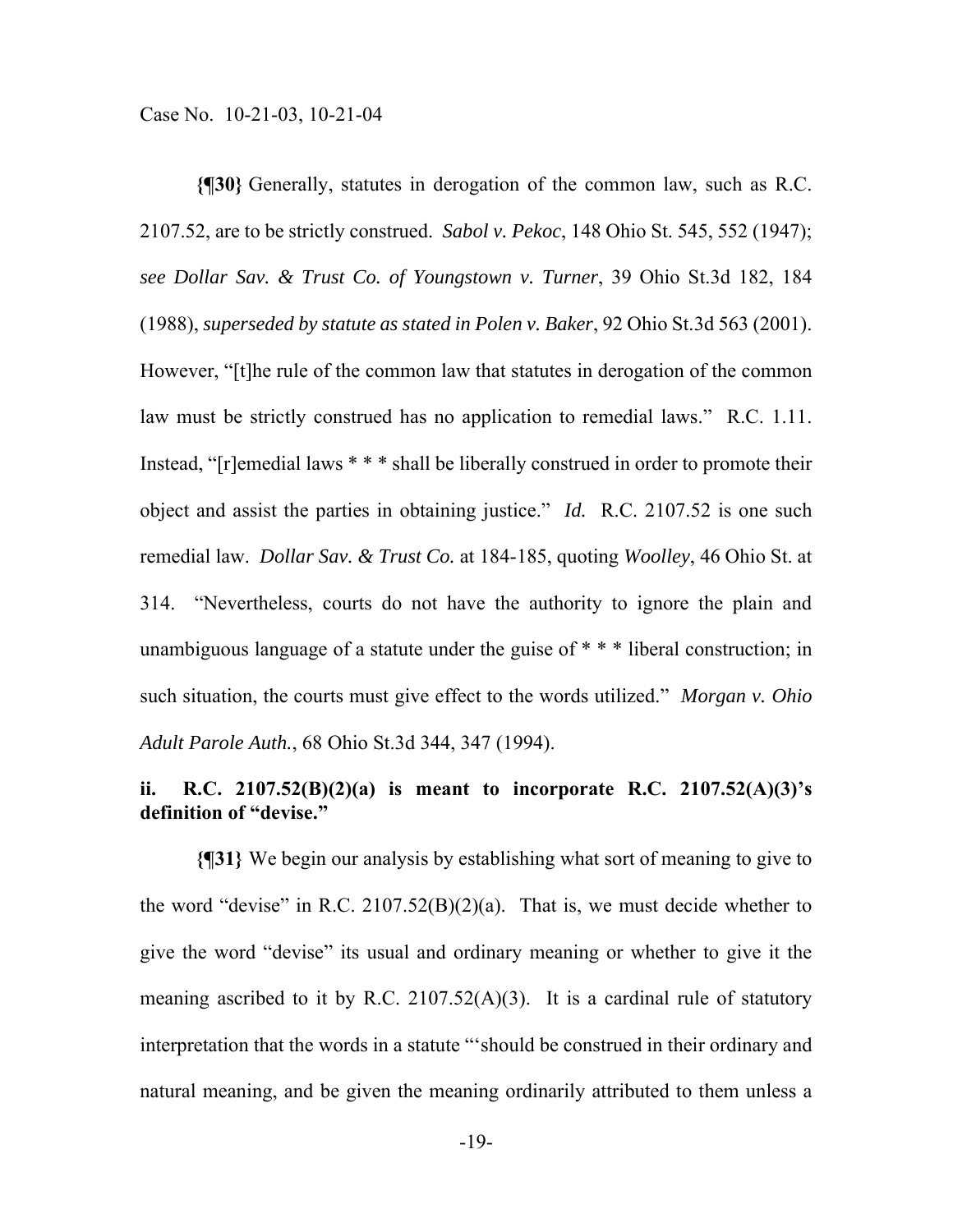different intention appears in the statute.'" *State v. Michael*, 3d Dist. Allen No. 1- 14-11, 2014-Ohio-4535, ¶ 15, quoting *State ex rel. Gareau v. Stillman*, 18 Ohio St.2d 63, 64 (1969). A legislative body may manifest its intention to deviate from the common and accepted meaning of a word through the use of an explicit statutory definition. Indeed, where a word or phrase has acquired a specialized or particular meaning by legislative definition, the word or phrase "shall be construed accordingly." R.C. 1.42.

**{¶32}** When determining the plain meaning of a statute, courts must rely on legislative definitions because a "definition by the average man or even by the ordinary dictionary with its studied enumeration of subtle shades of meaning is not a substitute for the definition set before us by the lawmakers with instructions to apply it to the exclusion of all others." *Fox v. Std. Oil Co. of New Jersey*, 294 U.S. 87, 96, 55 S.Ct. 333 (1935). Therefore, "[d]efinitions provided by the General Assembly are to be given great deference in deciding the scope of particular terms." *Montgomery Cty. Bd. of Commrs. v. Pub. Util. Comm.*, 28 Ohio St.3d 171, 175 (1986). In most cases, "[s]tatutory definitions of terms are controlling in the application of the statute to which such definitions pertain." *Woman's Internatl. Bowling Congress, Inc. v. Porterfield*, 25 Ohio St.2d 271, 275 (1971). This is so even if a definition is at odds with the ordinary meaning of the defined term or with the meaning given to the same term in other statutes. *Digital Realty Trust, Inc. v.*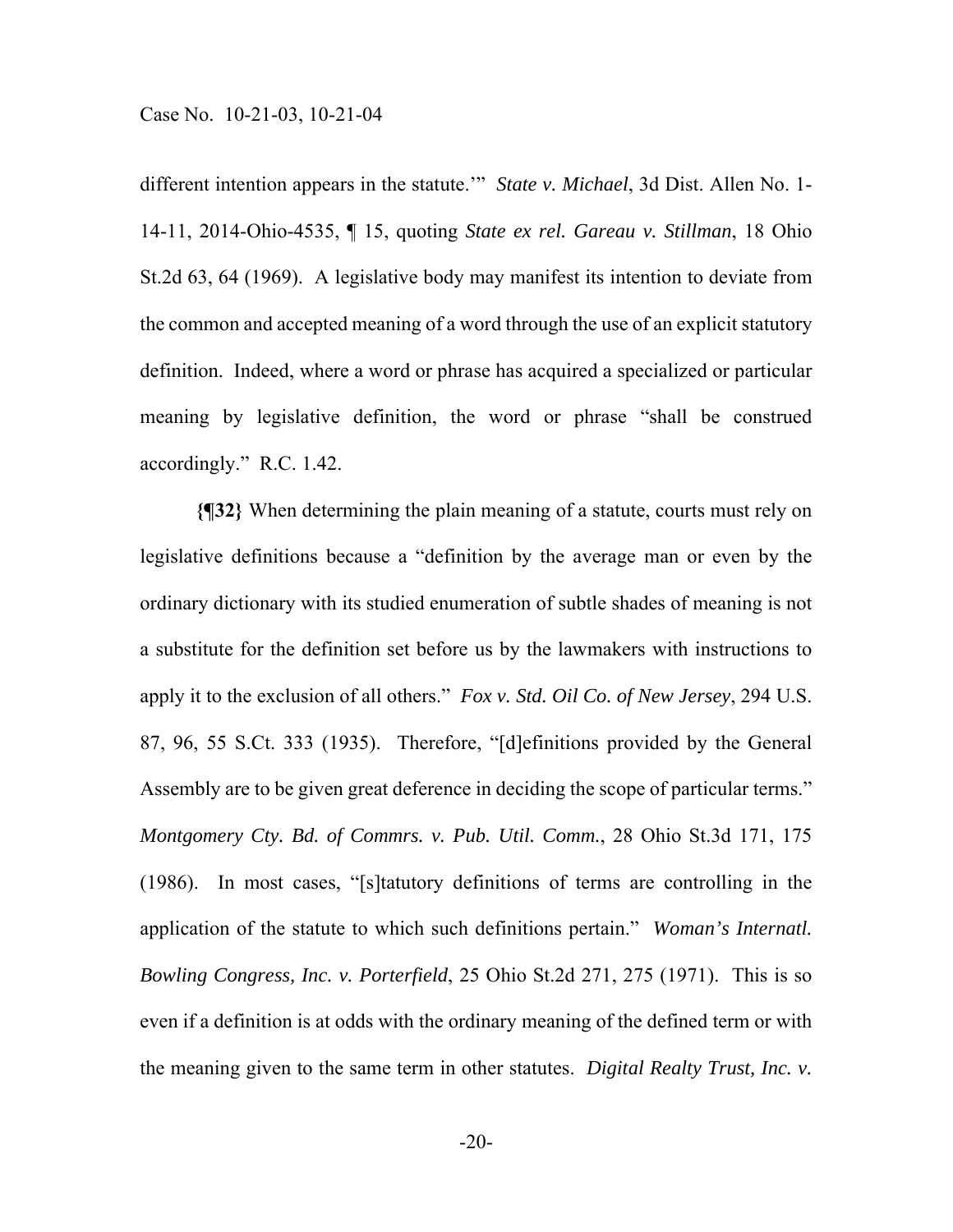*Somers*, 583 U.S. \_\_\_, 138 S.Ct. 767, 776-777 (2018), quoting *Burgess v. United States*, 553 U.S. 124, 130, 128 S.Ct. 1572 (2008); *Good Samaritan Hosp. of Dayton v. Porterfield*, 29 Ohio St.2d 25, 30 (1972). Only in rare circumstances is a legislative definition not conclusive. *See, e.g.*, *Lawson v. Suwannee Fruit & S.S. Co.*, 336 U.S. 198, 201, 69 S.Ct. 503 (1949) (declining to apply a statutory definition "in a mechanical fashion" because it would "create obvious incongruities in the language" and "destroy one of the major purposes" of the statute).

**{¶33}** Here, it is plain that the General Assembly intended to incorporate R.C. 2107.52(A)(3)'s definition of "devise" into R.C. 2107.52(B)(2)(a). The introductory language in R.C. 2107.52(A), i.e., "[a]s used in this section," indicates that the General Assembly meant for R.C. 2107.52(A)(3)'s definition of "devise" to apply throughout R.C. 2107.52. *See Woman's Internatl. Bowling Congress* at 275. We have no doubt that the General Assembly envisioned that R.C. 2107.52(A)(3) would control the meaning of the word "devise" as it appears in R.C.  $2107.52(B)(2)(a)$ .

## **iii. R.C. 2107.52(A)(3) sets forth an exhaustive list of the kinds of testamentary gifts that qualify as "devises" for purposes of R.C. 2107.52(B)(2)(a).**

**{¶34}** Because we start with an expectation that the word "devise" in R.C.  $2107.52(B)(2)(a)$  will be construed in accordance with R.C.  $2107.52(A)(3)$  rather than in accordance with its common and ordinary meaning, it is necessary to ascertain the meaning of R.C. 2107.52(A)(3)'s definition of "devise." Mary Ann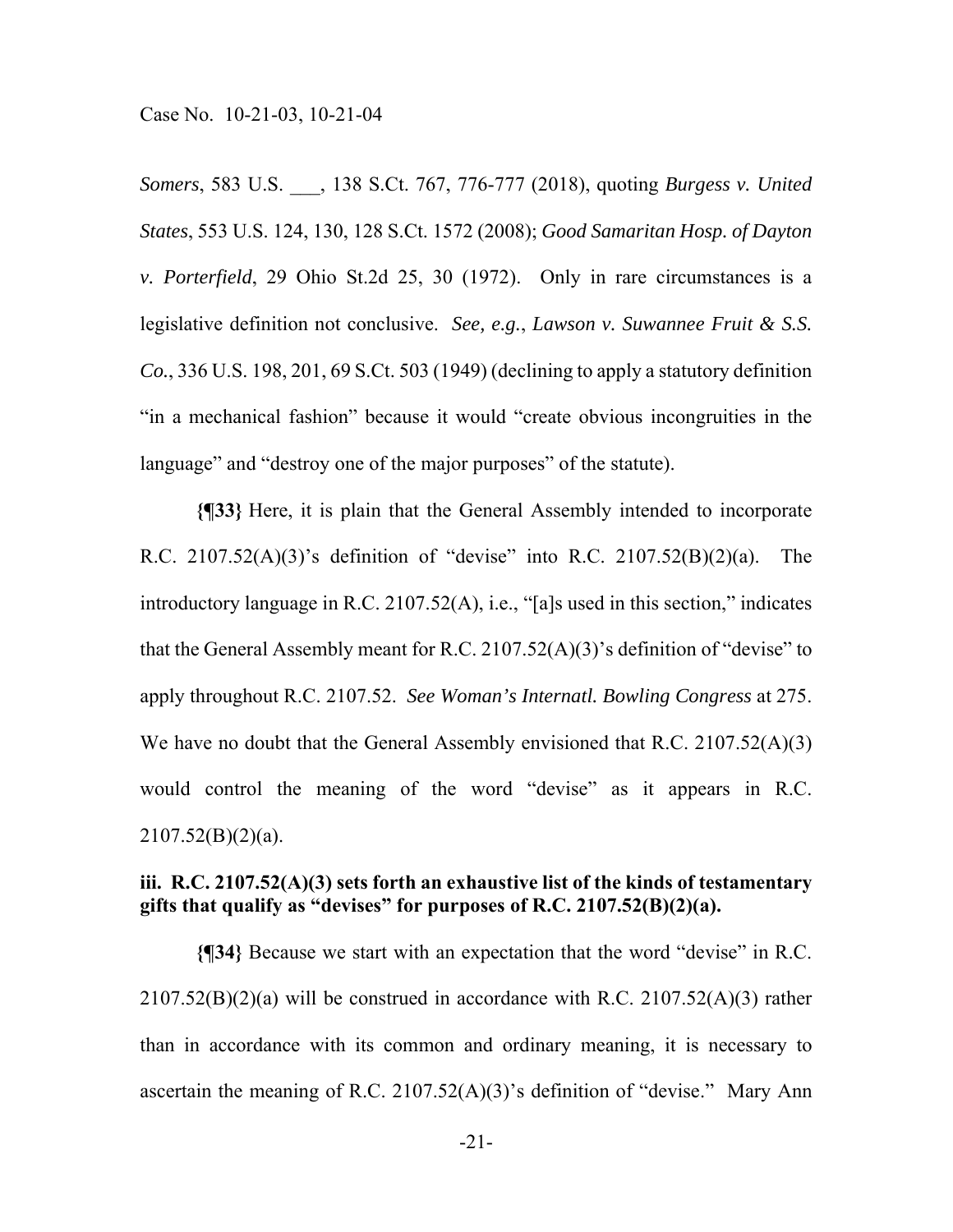and Phyllis advocate for a narrow reading of R.C.  $2107.52(A)(3)$ , one cabining "devises" to only a few varieties of (relatively less common) testamentary gifts. They argue that because the word "means" is used to introduce the definition of "devise," the only categories of testamentary gifts that constitute "devises" for purposes of R.C. 2107.52 are those specifically enumerated in R.C.  $2107.52(A)(3)$ —namely, "alternative devises," "devises in the form of a class gift," and "exercises of a power of appointment." In other words, Mary Ann and Phyllis argue that R.C.  $2107.52(A)(3)$  sets forth a complete list of testamentary gifts that can qualify as a "devise," rather than an illustrative list of qualifying testamentary gifts or a list expanding the definition of "devise" beyond its ordinary meaning. For Mary Ann and Phyllis, the issue of whether the list in R.C.  $2107.52(A)(3)$  is exhaustive, illustrative, or additive is important because, as they observe, a significant category of devises, "primary devises," has been omitted from the list by the legislature.

**{¶35}** To better understand Mary Ann and Phyllis's argument, we first survey the four categories of testamentary gifts at issue. A "primary devise" is a "devise to the first person named as taker."7 PRIMARY DEVISE, *Black's Law Dictionary* (11th Ed.2019). In contrast, an "alternative devise" is a "devise that, under the terms of the will, is designed to displace another devise if one or more

<sup>7</sup> In this paragraph, the word "devise" is again used in its ordinary modern sense, not in the specific sense conveyed by R.C. 2107.52(A)(3). *See* Footnote 2, *supra*.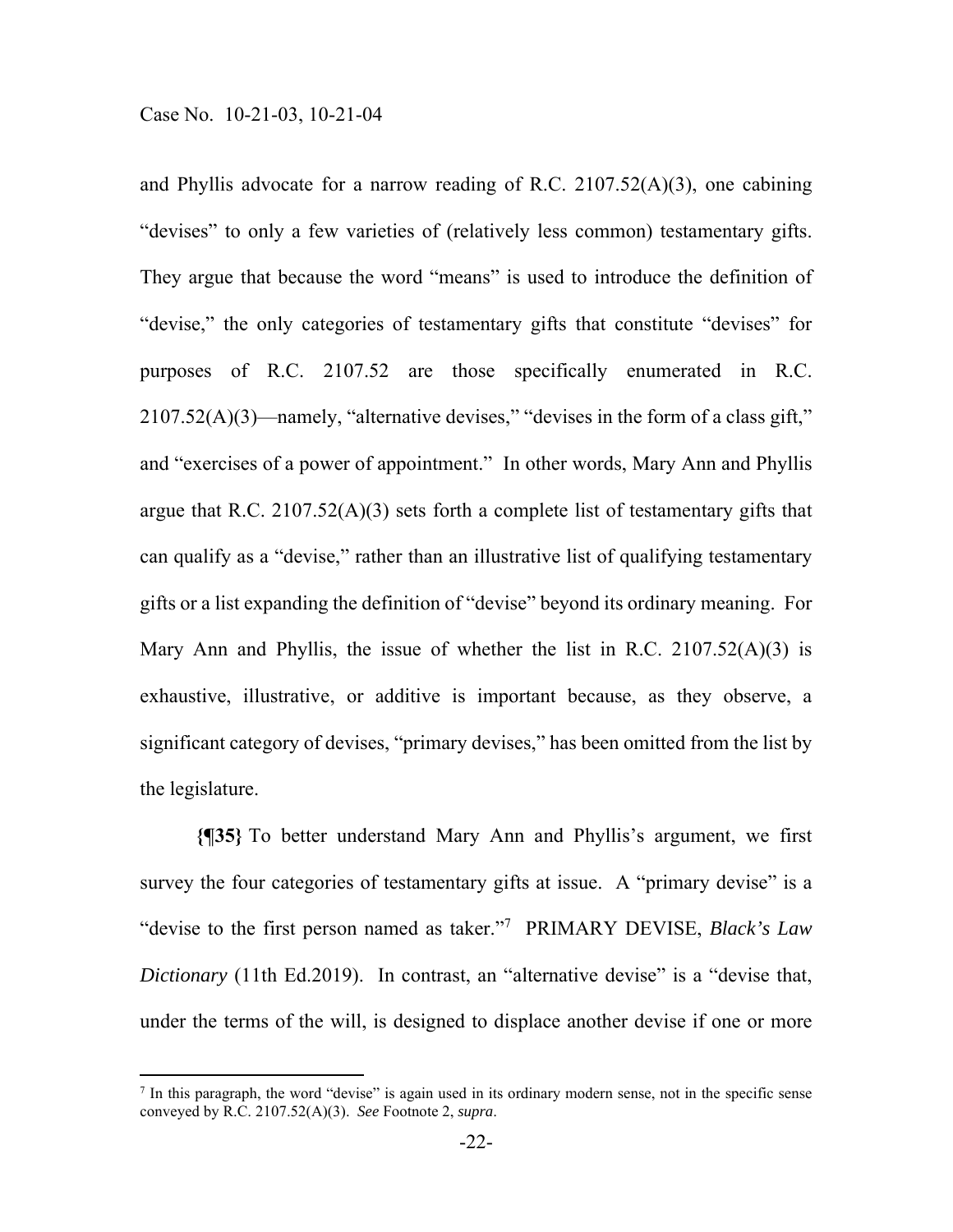specified events occur." ALTERNATIVE DEVISE, *Black's Law Dictionary* (11th Ed.2019). An alternative devise necessarily follows a primary devise. "For example, a devise of 'Blackacre to A, but if A does not survive me then to B' names A as the recipient of the primary devise and B as the recipient of the \* \* \* alternative devise." PRIMARY DEVISE, *Black's Law Dictionary* (11th Ed.2019). A "class gift" is a "gift to a group of persons, uncertain in number at the time of the gift but to be ascertained at a future time, who are all to take in definite proportions, the share of each being dependent on the ultimate number in the group." CLASS GIFT, *Black's Law Dictionary* (11th Ed.2019). Finally, a "power of appointment" is a "power created or reserved by a person having property subject to disposition, enabling the donee of the power to designate transferees of the property or shares in which it will be received; esp., a power conferred on a donee by will  $***$  to select and determine one or more recipients of the donor's estate[.]" POWER OF APPOINTMENT, *Black's Law Dictionary* (11th Ed.2019).

**{¶36}** According to Mary Ann and Phyllis, because each of the terms used in R.C. 2107.52(A)(3)'s definition of "devise" has a distinct, familiar legal meaning, it is telling that the term "primary devise," which has an equally clear and established legal meaning, is omitted from R.C. 2107.52(A)(3). They maintain that the clear import of this omission is that the General Assembly intended for all testamentary gifts "to the first person named as taker," other than those in the form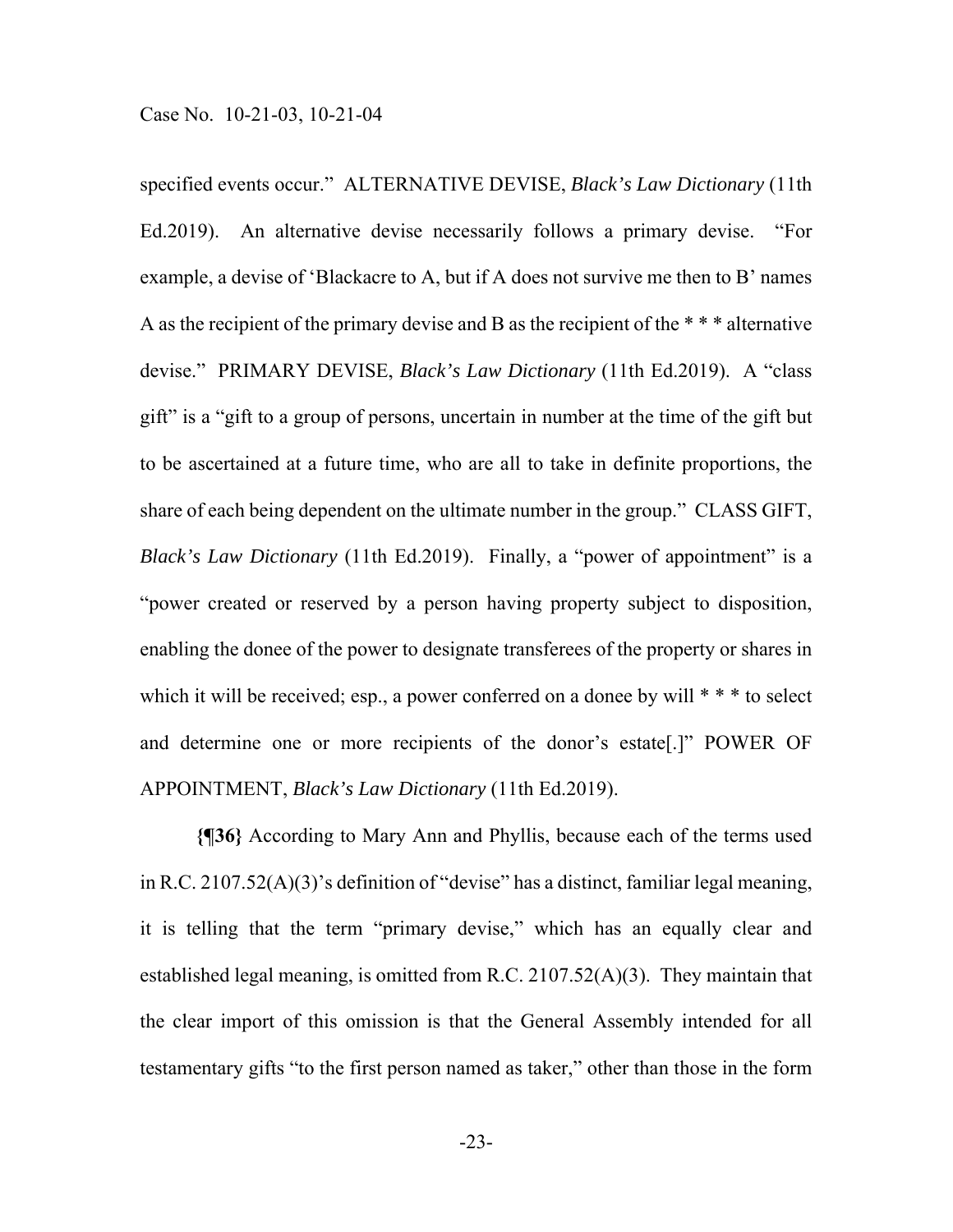of a class gift or constituting an exercise of a power of appointment, $8$  to be excluded from R.C.  $2107.52(A)(3)$ 's definition of "devise."

**{¶37}** Where we are confronted with a statutorily defined term as we are in this case, we treat the statutorily defined term no differently than we treat other statutory provisions— "[w]hen the text of the statute in question is plain and unambiguous, \* \* \* we give effect to the legislature's intent by simply applying the law as written." *State v. Faggs*, 159 Ohio St.3d 420, 2020-Ohio-523, ¶ 15. For the following reasons, the plain and unambiguous language of R.C. 2107.52(A)(3) compels us to agree with Mary Ann and Phyllis that R.C.  $2107.52(A)(3)$  is an exhaustive definition and that, consequently, a primary devise does not generally qualify as a "devise" as that term is defined in R.C. 2107.52(A)(3).<sup>9</sup>

# **a. The word "means" in R.C. 2107.52(A)(3) is a word of restriction, rather than a word of illustration or expansion.**

**{¶38}** The particular language used to introduce R.C. 2107.52(A)(3)'s definition of "devise" is the first textual indication that R.C.  $2107.52(A)(3)$  is intended to be an exhaustive definition. Forms of the words "includes" and "means"

<sup>&</sup>lt;sup>8</sup> R.C. 2107.52(A)(3) does not contain any language qualifying the terms "devise in the form of a class gift" or "exercise of a power of appointment." For example, R.C. 2107.52(A)(3) does not say "an *alternative* devise in the form of a class gift." Therefore, every "devise in the form of a class gift" and "exercise of a power of appointment" is included in the definition of "devise," irrespective of whether the gift is to "the first person [or class of persons] named as taker" or whether the gift is one that displaces another testamentary gift upon the happening of some specified event.

<sup>&</sup>lt;sup>9</sup> In this sentence, we use the word "generally" because, again, all devises in the form of a class gift and all exercises of a power of appointment, including those that also happen to qualify as "primary devises," fall within R.C. 2107.52(A)(3)'s definition of "devise." From this point forward, to avoid confusion and unless otherwise stated, when we use the term "primary devise," we refer to primary devises that are not in the form of a class gift and that do not constitute exercises of a power of appointment.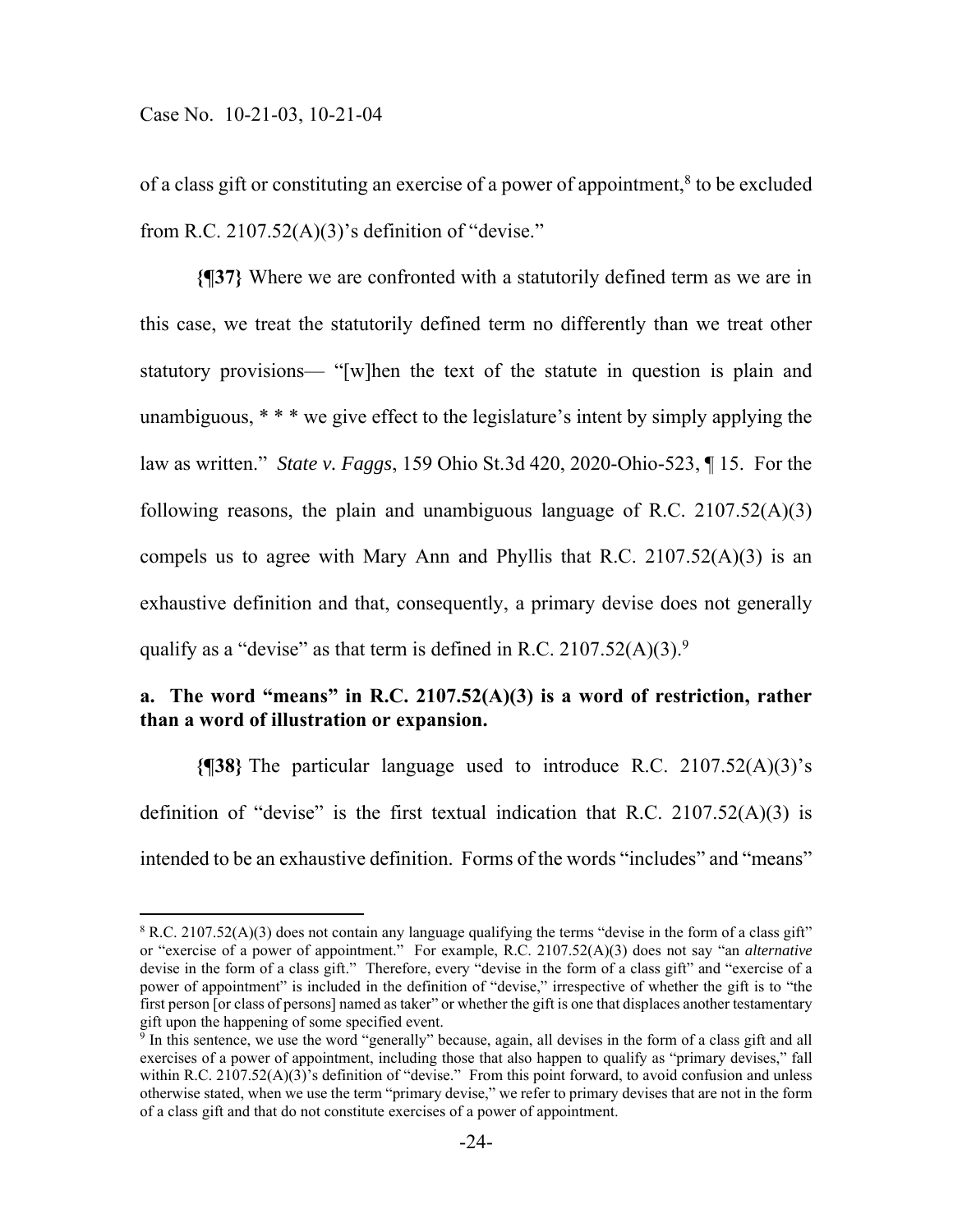are frequently used to introduce the text of statutory definitions. "The terms 'means' and 'includes' are not necessarily synonymous." *Helvering v. Morgan's, Inc.*, 293 U.S. 121, 125, 55 S.Ct. 60 (1934), fn. 1. "The word 'includes' is usually a term of enlargement, and not of limitation." 2A N. Singer, *Sutherland Statutes and Statutory Construction*, Section 47:7 (7th Ed.). "[T]he term 'including' is not one of all-embracing definition, but connotes simply an illustrative application of the general principle." *Fed. Land Bank of St. Paul v. Bismarck Lumber Co.*, 314 U.S. 95, 100, 62 S.Ct. 1 (1941). Thus, "[w]hen a definitional section says that a word 'includes' certain things, that is usually taken to mean that it may include other things as well." Scalia & Garner, *Reading Law: The Interpretation of Legal Texts*, 226 (2012); *see Kish v. Akron*, 109 Ohio St.3d 162, 2006-Ohio-1244, ¶ 20 ("[T]he General Assembly's use of 'includes' in R.C. 149.011(G) as a preface to the definition of 'records' is an indication of expansion rather than constriction, restriction, or limitation \* \* \*."); *Helvering* at 125, fn. 1 (observing that use of some form of the word "includes" "indicates that the particular is not necessarily a substitute for the general term, excluding more general meanings included within its scope"); *Argosy Ltd. v. Hennigan*, 404 F.2d 14, 20 (5th Cir.1968) (noting that the word "includes" "conveys the conclusion that there are other items includable, though not specifically enumerated by the statutes").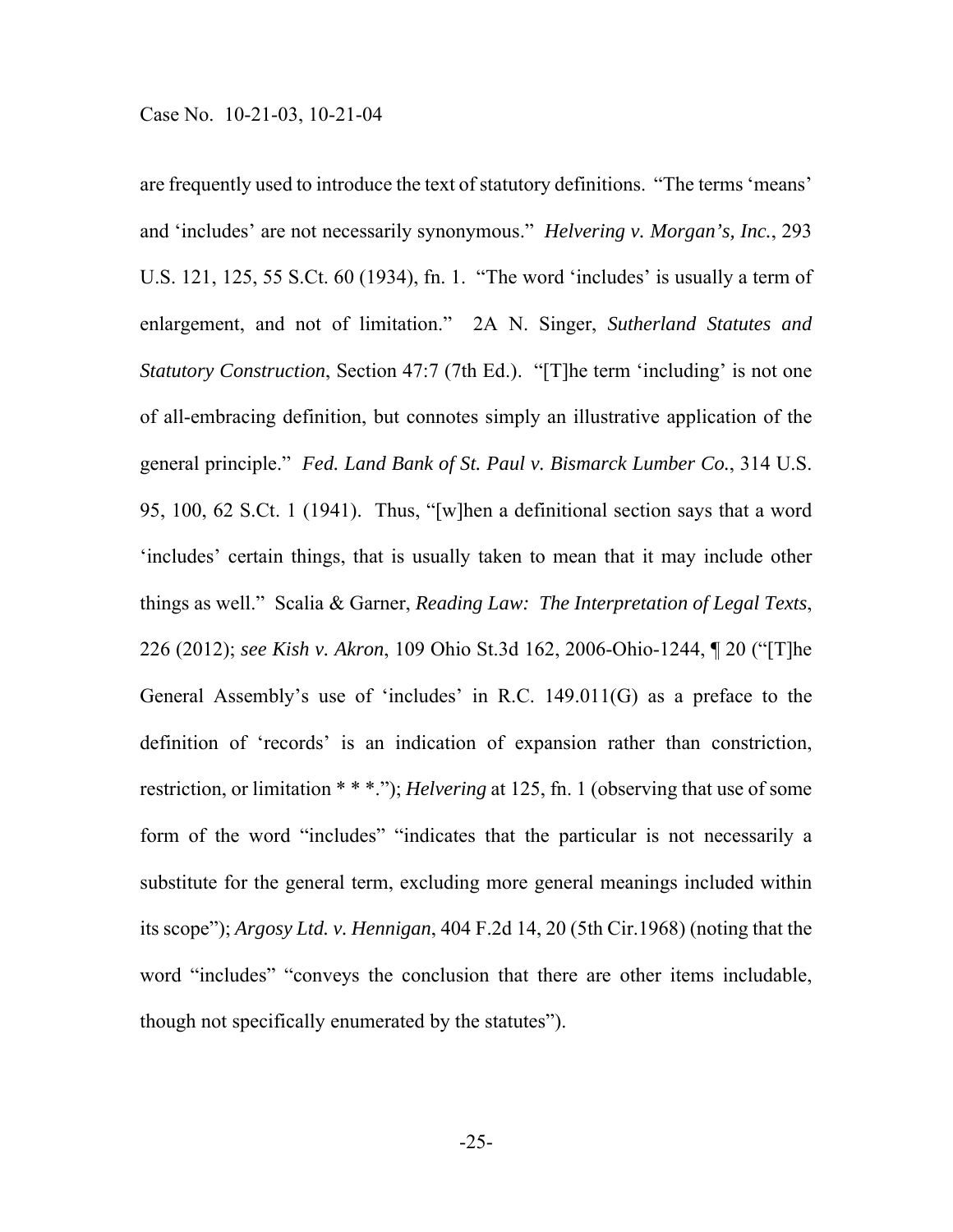**{¶39}** By contrast, when "a definitional section says that a word 'means' something, the clear import is that this is its *only* meaning." (Emphasis sic.) Scalia & Garner, *Reading Law: The Interpretation of Legal Texts*, 226 (2012). Therefore, "'[a]s a rule, [a] definition which declares what a term "means" \* \* \* excludes any meaning that is not stated.'" *Burgess*, 553 U.S. at 130, quoting *Colautti v. Franklin*, 439 U.S. 379, 392-393, 99 S.Ct. 675 (1979), fn. 10; *see Groman v. Commissioner of Internal Revenue*, 302 U.S. 82, 86, 58 S.Ct. 108 (1937) ("[W]hen an exclusive definition is intended the word 'means' is employed, \* \* \* whereas here the word used is 'includes.'"). A statutory definition declaring what a term "means" is less susceptible of extension by construction than a definition declaring what a term "includes." *See* 2A N. Singer, *Sutherland Statutes and Statutory Construction*, Section 47:7 (7th Ed.). Where a form of the word "means" is employed to define a term, "the term and its definition are to be interchangeable equivalents[.]" *Helvering* at 125, fn. 1.

**{¶40}** Here, under R.C. 2107.52(A)(3), a "devise" *means* "an alternative devise, a devise in the form of a class gift, or an exercise of a power of appointment." Use of the word "means" in R.C. 2107.52(A)(3) clearly conveys that R.C.  $2107.52(A)(3)$  is intended to be an exhaustive definition and that the three kinds of testamentary gifts following the word "means" are to be the only kinds of testamentary gifts capable of qualifying as "devises." Because primary devises are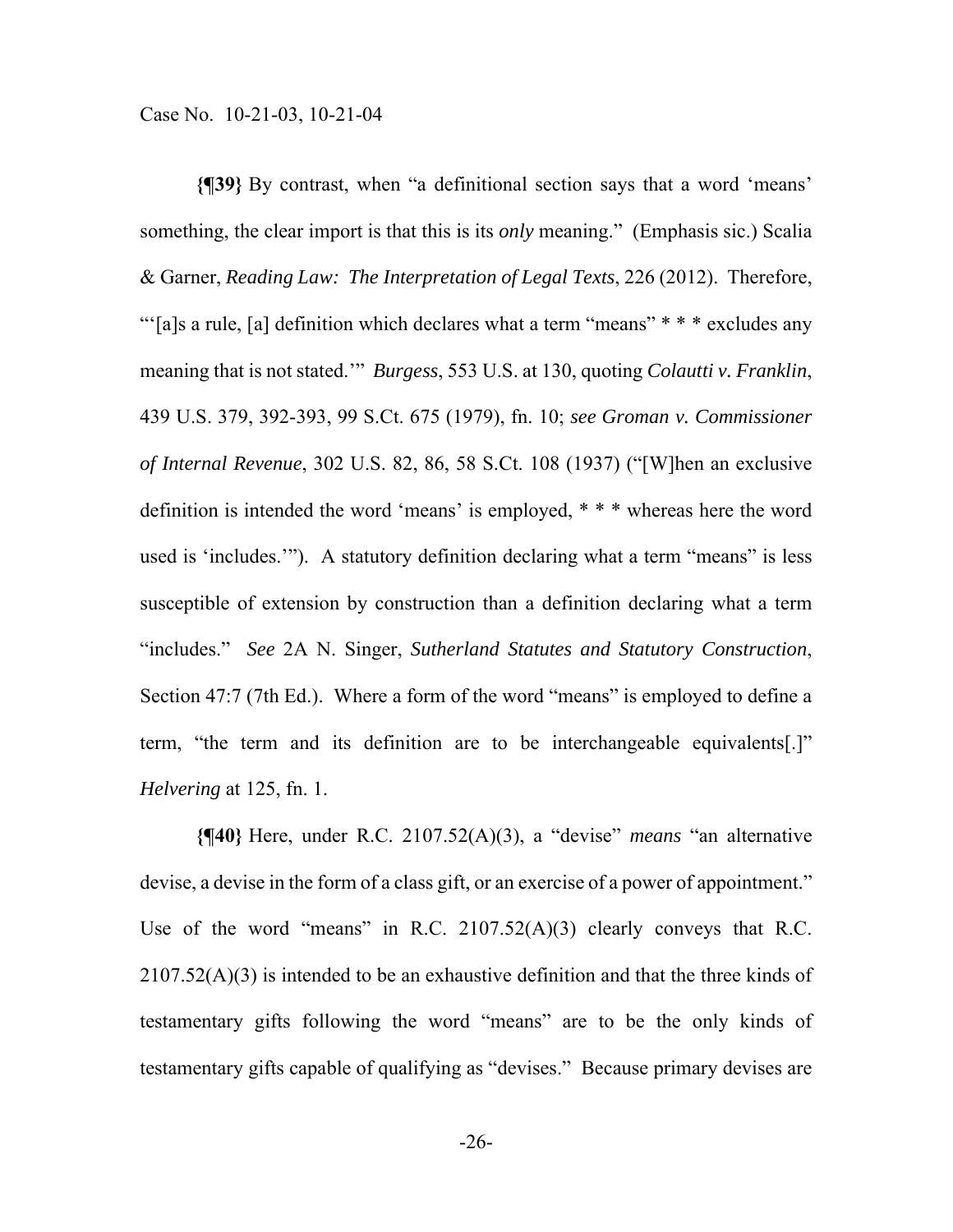not listed in R.C. 2107.52(A)(3), primary devises are not includable in R.C.  $2107.52(A)(3)$ 's definition of "devise."

## **b. Varying use of the words "means" and "includes" in R.C. 2107.52(A) suggests that the word "means" is used when an exhaustive definition is intended.**

**{¶41}** The rest of R.C. 2107.52(A), R.C. 2107.52's definitional section, further indicates that R.C.  $2107.52(A)(3)$  is meant to contain an exhaustive definition of the word "devise." The definition of "devise" in R.C. 2107.52(A)(3) is one of eight definitions set forth in R.C. 2107.52(A). Seven of the eight definitions in R.C. 2107.52(A) use the word "means" to introduce the definition. *See* R.C. 2107.52(A)(1)-(7). However, R.C. 2107.52(A)(8) states that the term "testator" "*includes* the donee of a power of appointment if the power is exercised in the testator's will." (Emphasis added.).

**{¶42}** In general, when the legislature uses particular language in one part of a statute but omits that language in another part of the statute or uses different language, it is presumed that the legislature did so intentionally and purposely. *Hulsmeyer v. Hospice of Southwest Ohio, Inc.*, 142 Ohio St.3d 236, 2014-Ohio-5511, ¶ 26; *NACCO Industries, Inc. v. Tracy*, 79 Ohio St.3d 314, 316 (1997). The General Assembly must be presumed "to know the meaning of words, to have used the words of a statute advisedly and to have expressed legislative intent by the use of the words found in the statute \* \* \*." *Wachendorf*, 149 Ohio St. at 237.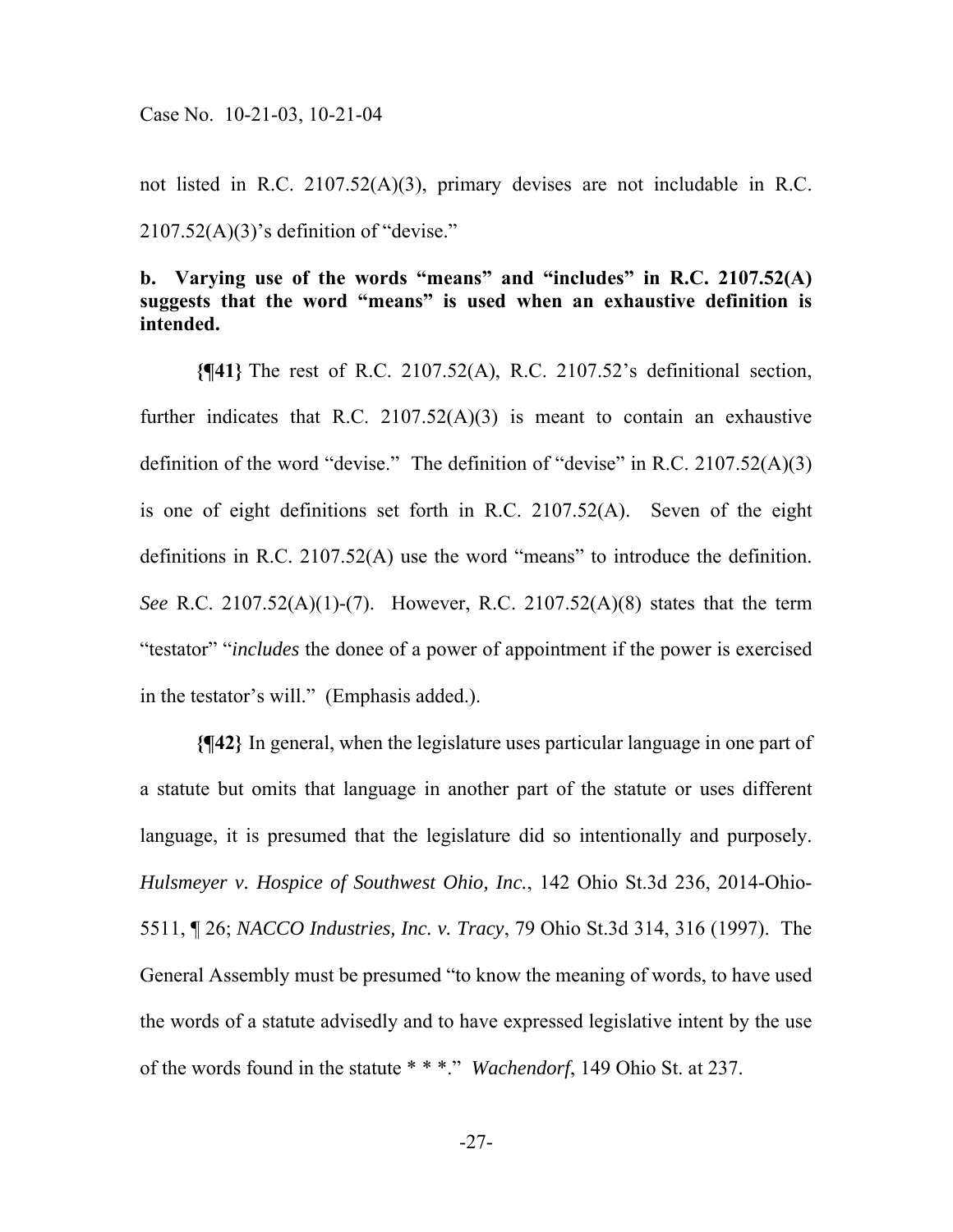**{¶43}** Accordingly, we presume that the General Assembly was familiar with the differing meanings of the words "means" and "includes" when it enacted R.C. 2107.52. We also presume that the General Assembly made a considered and deliberate decision to preface some of the definitions in R.C. 2107.52(A) with the word "means" instead of the word "includes," and vice versa. The most sensible explanation for this decision is that "[b]y switching between 'means' and 'includes' in the same definitional provision, [the General Assembly] signaled its intent to distinguish between exhaustive and non-exhaustive lists." *United States v. Philip Morris USA Inc.*, 566 F.3d 1095, 1115 (D.C.Cir.2009); *see American Sur. Co. of New York v. Marotta*, 287 U.S. 513, 517, 53 S.Ct. 260 (1933) (where a statute varyingly used the phrases "shall include" and "shall mean," it was "evident that these verbs [were] not used synonymously or loosely, but with discrimination and a purpose to give to each a meaning not attributable to the other," such that "shall include" could not "reasonably be read to be the equivalent of 'shall mean' or 'shall include only'"); *United States v. Gertz*, 249 F.2d 662, 666 (9th Cir.1957) (noting that the likelihood that "includes" was used as a term of illustration or enlargement was "fortified" by the definitional section's varying use of both "means" and "includes"); *S.D. Warren Co. v. Bd. of Environmental Protection*, 868 A.2d 210, 216-217 (Me.2005) (concluding that where a statute contained 23 definitions, 22 of which used the word "means" and only 1 of which used the word "includes,"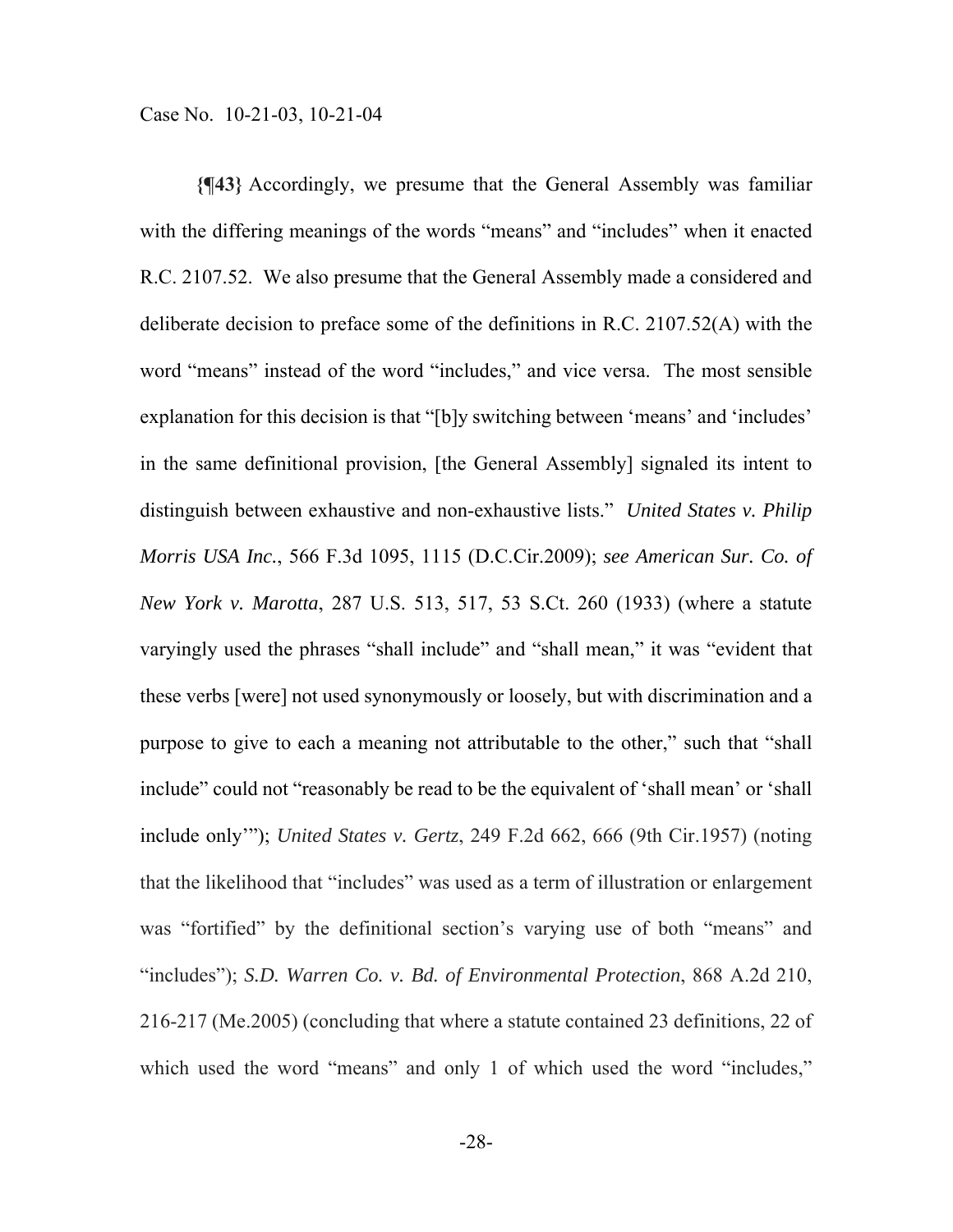varying use of "means" and "includes" suggested that "includes" was meant as a term of illustration or expansion).

**{¶44}** Given that R.C. 2107.52(A) uses both "means" and "includes" to define the terms used in R.C. 2107.52, if the word "means" in R.C. 2107.52(A)(3) were to be read expansively, the word "includes" would be deprived of its independent significance within R.C. 2107.52. To do so would be to "transmogrify" the word "means" into the word "includes." *See Lyman v. Town of Bow Mar*, 533 P.2d 1129, 1133 (Colo.1975). However, "if the General Assembly could have used a particular word in a statute but did not, we will not add that word by judicial fiat." *Hulsmeyer* at  $\sqrt{26}$ . It is our duty to "give effect to the words used, making neither additions nor deletions from words chosen by the General Assembly." *In re Application of Columbus S. Power Co.*, 138 Ohio St.3d 448, 2014-Ohio-462, ¶ 26. From R.C. 2107.52(A), it is clear that the General Assembly knew how to craft exhaustive and non-exhaustive definitions. In defining the word "devise" in R.C.  $2107.52(A)(3)$ , the General Assembly could have expressed its intention to create a non-exhaustive definition by using the word "includes" as it did in R.C.  $2107.52(A)(8)$ . That it did not reinforces that R.C.  $2107.52(A)(3)$  is intended to be an exhaustive definition. *See Sosa v. Alvarez-Machain*, 542 U.S. 692, 711, 124 S.Ct. 2739 (2004), fn. 9 ("[T]he usual rule [is] that 'when the legislature uses certain language in one part of the statute and different language in another, the court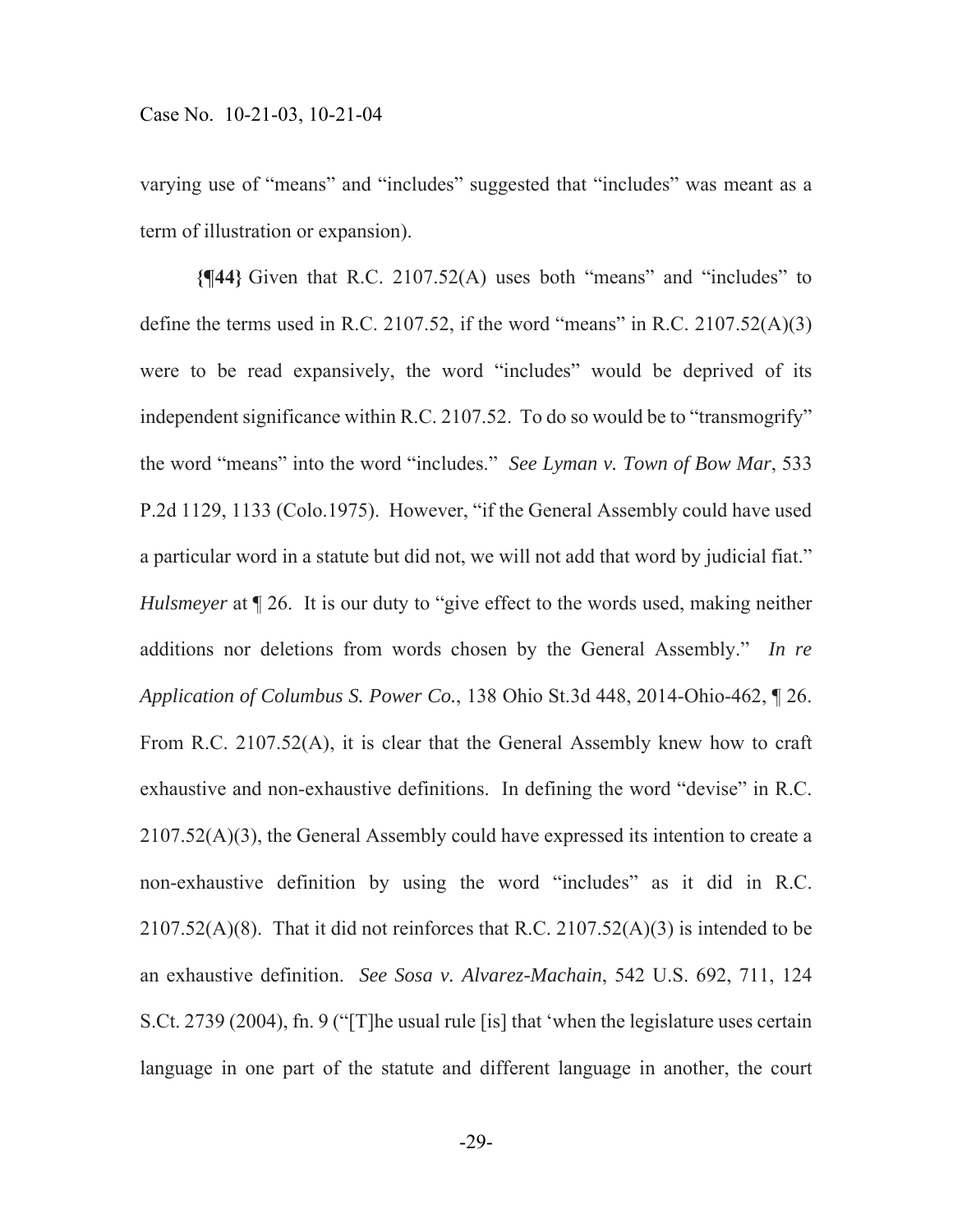assumes different meanings were intended.'"), quoting 2A N. Singer, *Sutherland* 

*Statutes and Statutory Construction*, Section 46:06, at 194 (6th Rev.Ed.2000).

## **iv. R.C. 2107.52(A)(3)'s definition of "devise" cannot be read out of R.C. 2107.52(B)(2)(a) on the basis that using it produces absurd results or defeats the purpose of R.C. 2107.52.**

**{¶45}** At various points throughout their appellate brief, David and Linda assert that it would be "absurd" to interpret and apply R.C.  $2107.52(A)(3)$  in a way that excludes primary devises from the definition of "devise." David and Linda's use of the word "absurd" to describe the legislature's limited definition of "devise" in R.C. 2107.52(A)(3) seems to be little more than rhetoric, but in the interests of thoroughness, we will assume that David and Linda actually mean to invoke the absurdity doctrine.

**{¶46}** "'The absurd result principle in statutory interpretation provides an exception to the rule that a statute should be interpreted according to its plain meaning.'" (Emphasis deleted.) *State ex rel. Clay v. Cuyahoga Cty. Med. Examiner's Office*, 152 Ohio St.3d 163, 2017-Ohio-8714, ¶ 22 (plurality opinion), quoting Dougherty, *Absurdity and the Limits of Literalism: Defining the Absurd Result Principle in Statutory Interpretation*, 44 Am.U.L.Rev. 127 (1994). "It is premised on a guiding principle of statutory construction: that when the General Assembly enacts a statute, it does not intend to produce an absurd result." *Id.*, citing R.C. 1.47(C). However, "'[t]he absurd-result exception to the plain-meaning rule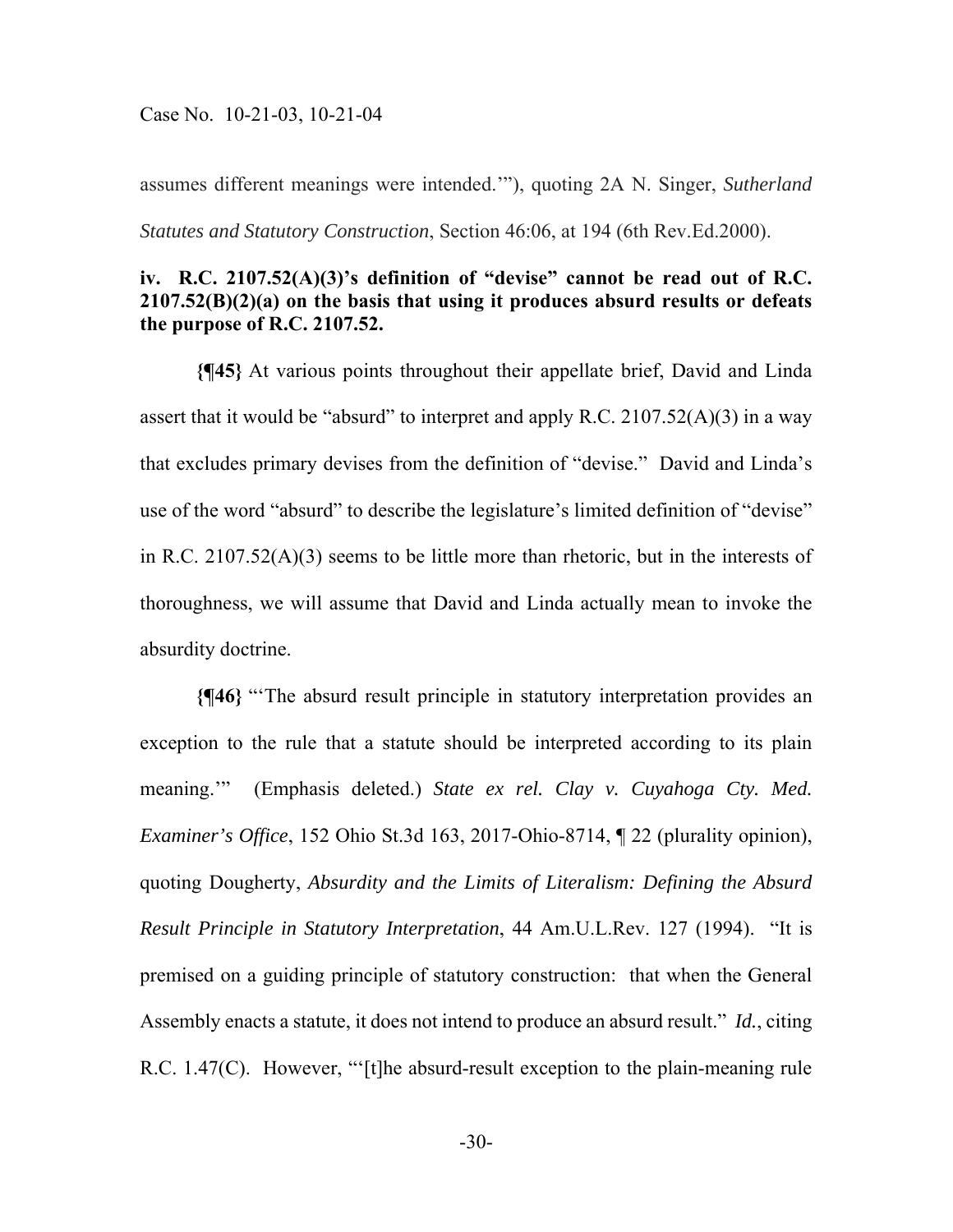of [statutory] construction' applies 'only [to] those cases in which the plain language

of a statute results in an *obviously unintended result*.'" (Emphasis sic.) *State ex rel.* 

*Meyer v. Warren Cty. Bd. of Elections*, \_\_ Ohio St.3d \_\_, 2020-Ohio-4863, ¶ 14

(plurality opinion), quoting *State ex rel. Clay* at ¶ 26 (plurality opinion).

Moreover, "even if the plain-language application of a statute would yield an absurd result, the absurdity doctrine does not permit a court to correct the absurdity unless it is 'reparable by changing or supplying a particular word or phrase whose inclusion or omission was obviously a technical or ministerial error \* \* \*. The doctrine does not include substantive errors arising from a drafter's failure to appreciate the effect of certain provisions.'"

*Id.*, quoting *State v. Parker*, 157 Ohio St.3d 460, 2019-Ohio-3848, ¶ 28 (lead opinion), quoting Scalia & Garner, *Reading Law: The Interpretation of Legal Texts*, 238 (2012).

**{¶47}** Here, the plain language of R.C. 2107.52(A)(3) and of R.C. 2107.52 as a whole indicate that R.C.  $2107.52(A)(3)$ 's definition of "devise" is an exhaustive definition. Furthermore, it is clear that R.C. 2107.52(B)(2) incorporates R.C.  $2107.52(A)(3)$ 's definition of "devise" and that this definition directs which testamentary gifts can give rise to a substitute gift under R.C.  $2107.52(B)(2)$ . Consequently, under R.C. 2107.52(B)(2), substitute gifts can only be created from alternative devises, devises in the form of a class gift, or exercises of a power of appointment; substitute gifts cannot be created from primary devises.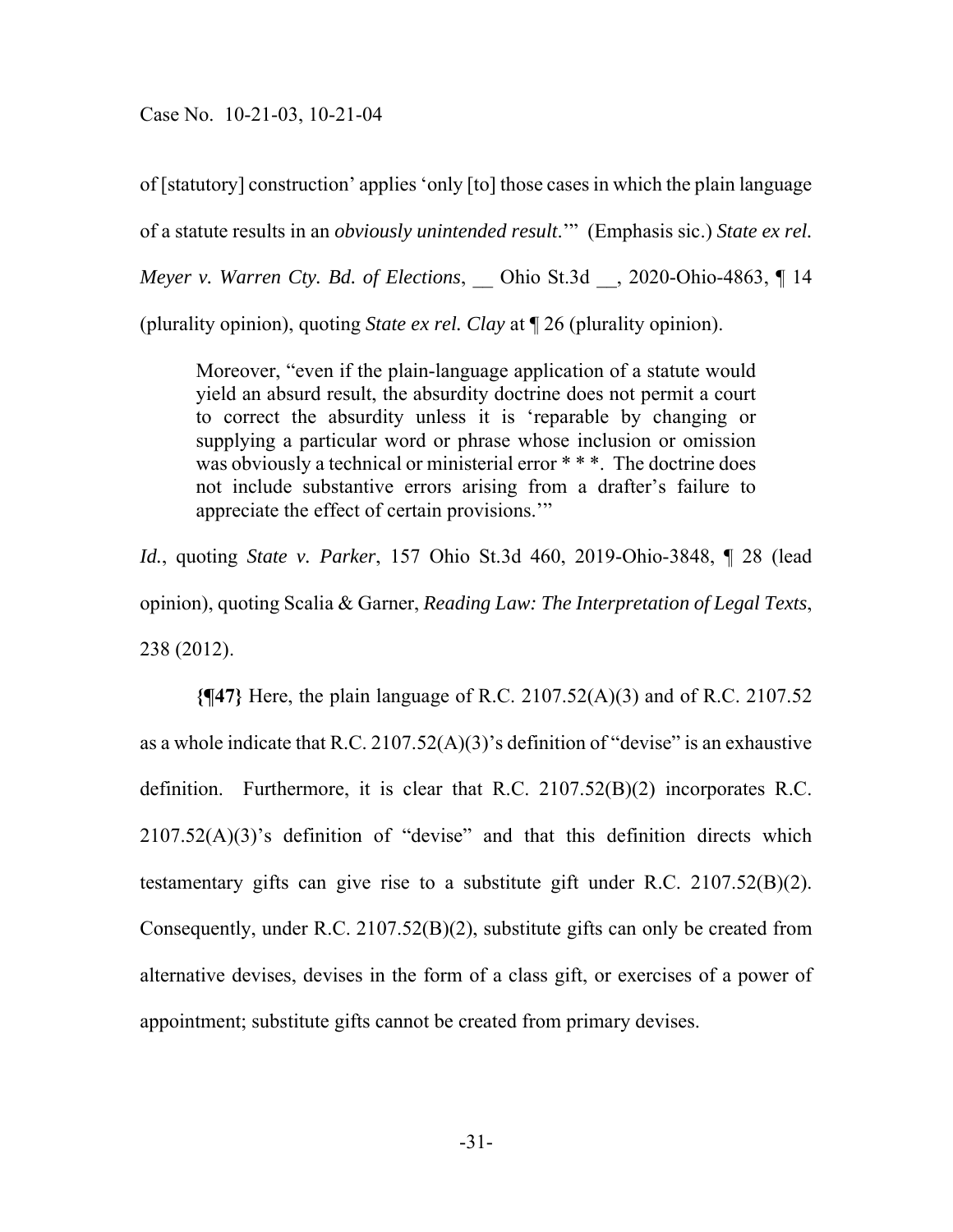**{¶48}** As we discuss near the conclusion of this opinion, we question whether the General Assembly intended this result. Nevertheless, even if this result was unintended, we could not use the absurdity doctrine to correct the General Assembly's oversight. This is because the cause of the supposed absurdity, R.C.  $2107.52(A)(3)$ 's use of the word "means" rather than "includes" to define "devise," does not appear to be an obvious technical or ministerial error on the part of the General Assembly. To the contrary, the General Assembly seems to have carefully and consciously chosen to use the word "means" to define "devise." This point is well illustrated by comparing R.C. 2107.52, which was modeled in part after Section 2-603 of the Uniform Probate Code ("UPC"), to UPC Section 2-603 and to the antilapse statutes of other states that used UPC Section 2-603 as a template.

**{¶49}** As in R.C. 2107.52, the first part of UPC Section 2-603 sets forth a series of definitions, including a definition of the word "devise." Under UPC Section 2-603(a)(5), a "'[d]evise' *includes* an alternative devise, a devise in the form of a class gift, and an exercise of a power of appointment." (Emphasis added.). Moreover, in addition to Ohio, at least nine other states have adopted anti-lapse statutes modeled after UPC Section 2-603. Of these states, Alaska, Arizona, Colorado, Hawaii, Maine, Montana, New Mexico, and Utah have adopted UPC Section 2-603(a)(5)'s definition of "devise" verbatim. Alaska Stat.Ann. 13.12.603(d)(4); Ariz.Rev.Stat.Ann. 14-2603(D)(3); Colo.Rev.Stat.Ann. 15-11-

-32-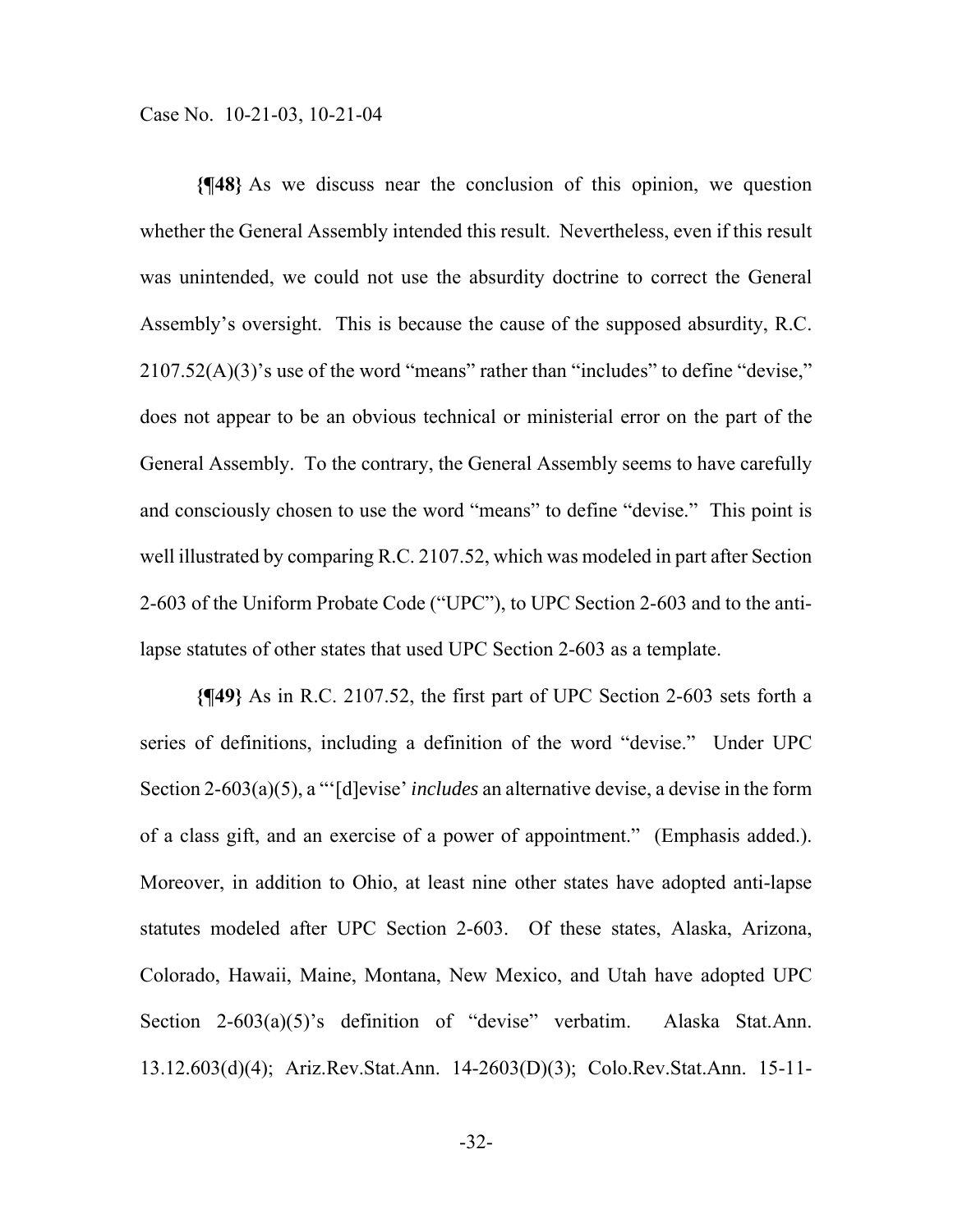603(1)(c); Haw.Rev.Stat.Ann. 560:2-603(a); 18-C Me.Rev.Stat.Ann. 2-603(1)(D); Mont.Code Ann. 72-2-613(1)(e); N.M.Stat.Ann. 45-2-603(A)(5); Utah Code Ann. 75-2-603(1)(c). Similarly, in Michigan, a "'[d]evise' *includes, but is not limited to*, an alternative devise, a devise in the form of a class gift, and an exercise of a power of appointment." (Emphasis added.) Mich.Comp.Laws Ann. 700.2601(c).

**{¶50}** The definitions in R.C. 2107.52(A) vary from those in UPC Section 2-  $603(a)$  in other ways. For example, R.C.  $2107.52(A)(1)$ 's definition of "class" member" and UPC Section 2-603(a)(2)'s definition of "class member" are substantially identical except that R.C.  $2107.52(A)(1)$  introduces its definition with the word "means," whereas UPC Section  $2-603(a)(2)$  introduces its definition with the word "includes." The same is true of R.C. 2107.52(A)(4)'s and UPC Section 2-  $603(a)(6)$ 's respective definitions of "devisee." However, R.C. 2107.52(A)(6)'s definition of "stepchild" and R.C. 2107.52(A)(8)'s definition of "testator" follow the corresponding definitions in UPC Section 2-603(a)(7) and (9) to the letter.

**{¶51}** In our view, the differences and similarities between R.C. 2107.52 and these other statutes foreclose the possibility that the word "means" was inserted into R.C. 2107.52(A)(3)'s definition of "devise" by accident. Given the extensive parallels between R.C. 2107.52 and the provisions of UPC Section 2-603, the General Assembly was clearly familiar with UPC Section 2-603. In some places, where the General Assembly was evidently satisfied with the definitions set forth in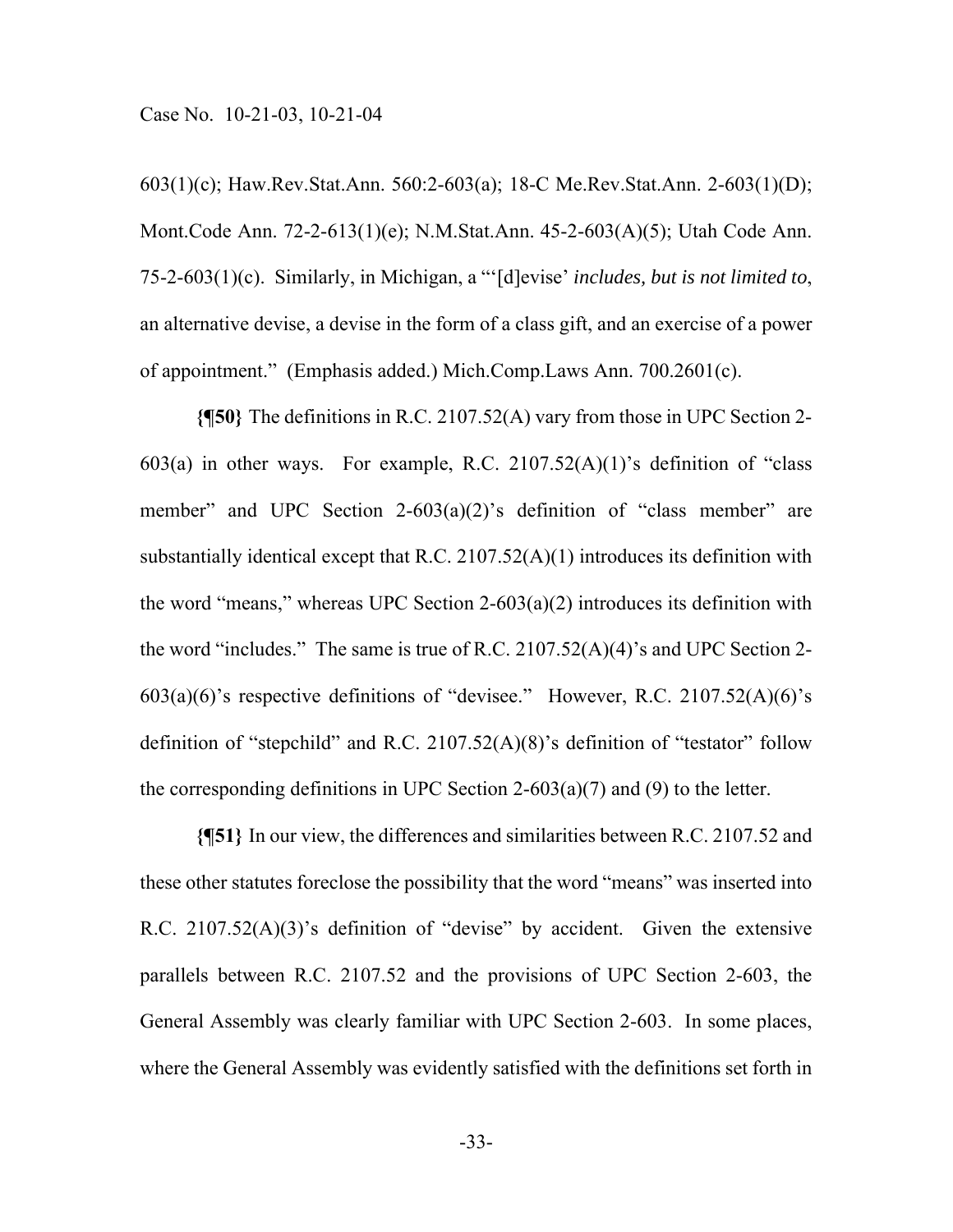UPC Section 2-603(a), it elected to adopt those definitions without making any alterations. In other places, such as in R.C.  $2107.52(A)(3)$ , the General Assembly apparently disapproved of the model definitions as written and decided to revise them. Though the General Assembly might not have fully appreciated the practical effect of its modifications, this does not authorize us to rewrite R.C. 2107.52 under the guise of correcting an absurdity.<sup>10</sup>

**{¶52}** As a final matter, we dispense with any suggestion that we should decline to apply R.C.  $2107.52(A)(3)$ 's definition of "devise" to R.C.  $2107.52(B)(2)$ because it would defeat the purpose of R.C. 2107.52. Again, there are circumstances in which courts can properly refuse to apply a legislative definition. For example, the Supreme Court of the United States has "declined to apply a statutory definition that ostensibly governed where doing so would have been 'incompatible with \* \* \* Congress' regulatory scheme,' \* \* \* or would have 'destroy[ed] one of the [statute's] major purposes.'" *Digital Realty Trust*, 138 S.Ct. at 778, quoting *Utility Air Regulatory Group v. EPA*, 573 U.S. 302, 134 S.Ct. 2427, 2443 (2014) and *Suwannee Fruit*, 336 U.S. at 201.

**{¶53}** In R.C. 2107.52, "[t]he legislature presumed that a testator would want the [surviving descendants] of \* \* \* [specified] predeceased relative[s] to inherit the relative's share rather than have the devise lapse." *Belardo v. Belardo*, 187 Ohio

<sup>&</sup>lt;sup>10</sup> Had the General Assembly adopted the definitions provided in UPC Section 2-603 verbatim, the meaning of "devise" would comport with the traditional application of the anti-lapse statute.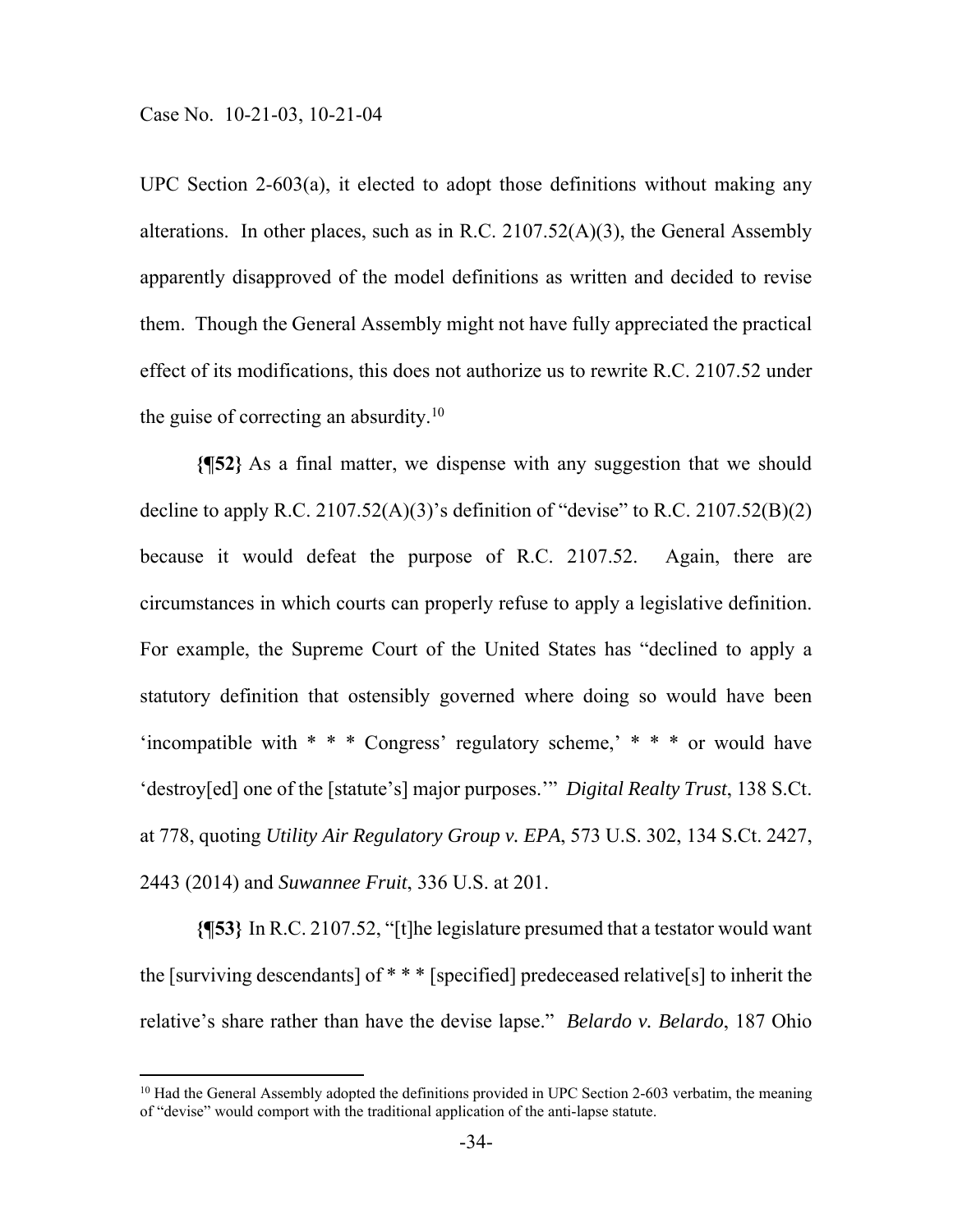App.3d 9, 2010-Ohio-1758, ¶ 15 (8th Dist.). Thus, the purpose of R.C. 2107.52 is to prevent the inadvertent and undesired disinheritance of certain branches of a testator's family. Admittedly, reading R.C. 2107.52(A)(3) as an exhaustive definition and applying that definition to R.C. 2107.52(B)(2) will frustrate this purpose in many cases. We suspect that a great many wills in this state contain at least one primary devise to a grandparent, descendant of a grandparent, or stepchild of the testator. With respect to such wills, if the recipient of the primary devise predeceases the testator and the testator does not make an alternative disposition, the primary devise will invariably lapse—a result directly at odds with R.C. 2107.52's purpose.

**{¶54}** Nonetheless, this interpretation and application of R.C. 2107.52(A)(3)'s definition of "devise" does not so completely destroy R.C. 2107.52's purpose as to justify ignoring the statutory definition. After all, alternative devises, devises in the form of a class gift, and exercises of a power of appointment still benefit from the protections of R.C. 2107.52. Even if the number of testamentary gifts qualifying for the protections of R.C. 2107.52 is relatively small, "'[i]t is our function to give the statute the effect its language suggests, however modest that may be.'" *Digital Realty Trust* at 780, quoting *Morrison v. Natl. Australia Bank Ltd.*, 561 U.S. 247, 270, 130 S.Ct. 2869 (2010).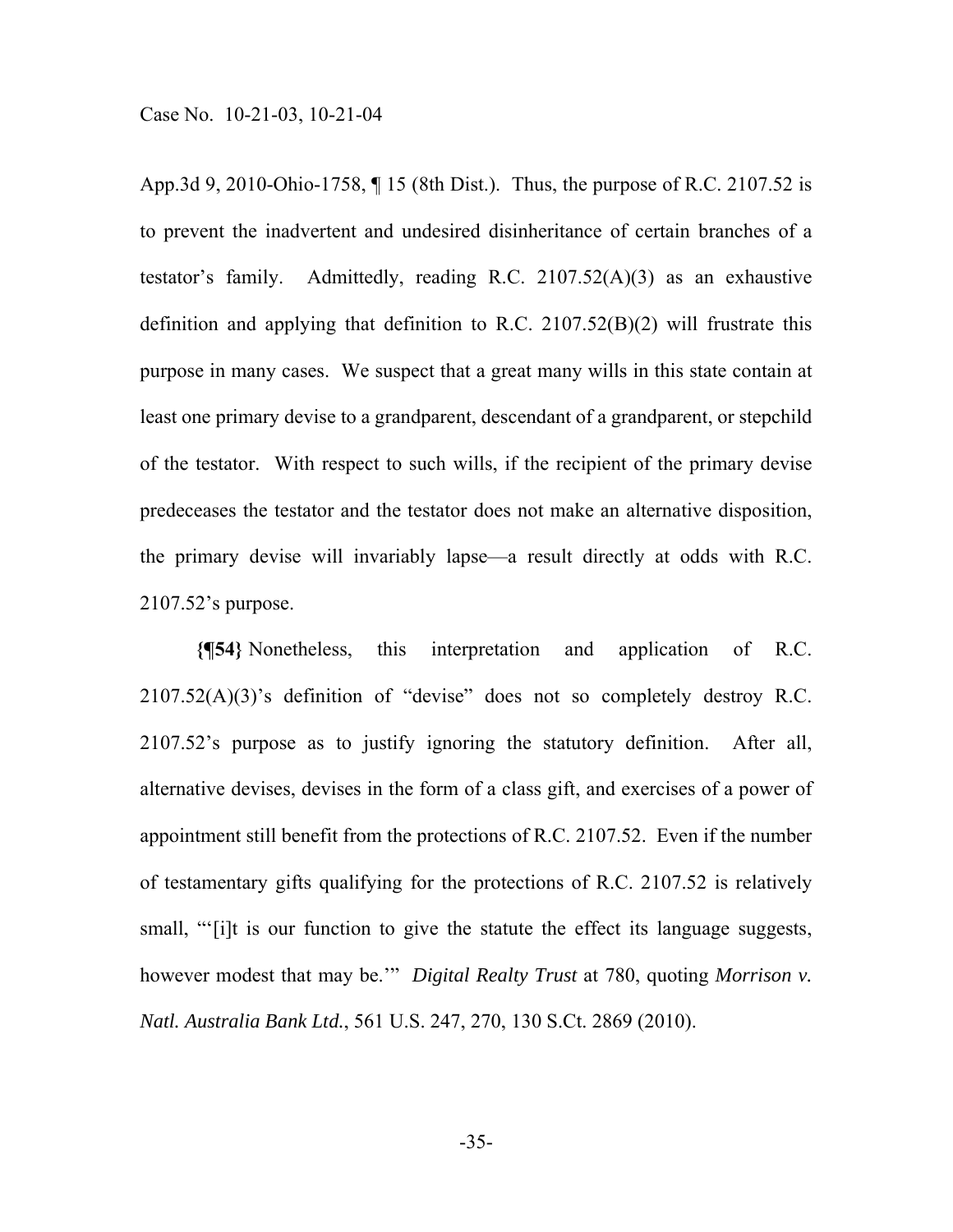# **v. Because the gift to John in Item II of Theodore's will is not a "devise" as defined in R.C. 2107.52(A)(3), a substitute gift cannot be created for David and Linda.**

**{¶55}** The parties agree that since the gift to John in Item II of Theodore's will is to an individual rather than to a class of persons, R.C.  $2107.52(B)(2)(a)$ applies in determining whether a substitute gift can be created in favor of David and Linda. Under R.C.  $2107.52(B)(2)(a)$ , a substitute gift is created from a "devise," and as we have explained, the word "devise" in R.C.  $2107.52(B)(2)(a)$  takes its meaning from the definition of "devise" in R.C. 2107.52(A)(3). As we have also explained, because R.C.  $2107.52(A)(3)$ 's definition of "devise" is an exhaustive definition, the only kinds of testamentary gifts that can qualify as a "devise" within the meaning of R.C. 2107.52(A)(3) are alternative devises, devises in the form of a class gift, and exercises of a power of appointment. Thus, reading the relevant portions of R.C. 2107.52(A)(3)'s definition of "devise" into R.C. 2107.52(B)(2)(a), only alternative devises and exercises of a power of appointment can give rise to substitute gifts under R.C. 2107.52(B)(2)(a).

**{¶56}** The gift to John in Item II of Theodore's will is neither an alternative devise nor an exercise of a power of appointment. Instead, because it is to John as "the first person named as taker," it is a primary devise. Accordingly, because the gift to John is not an alternative devise or an exercise of a power of appointment, it does not constitute a "devise." Because the gift to John in Item II of Theodore's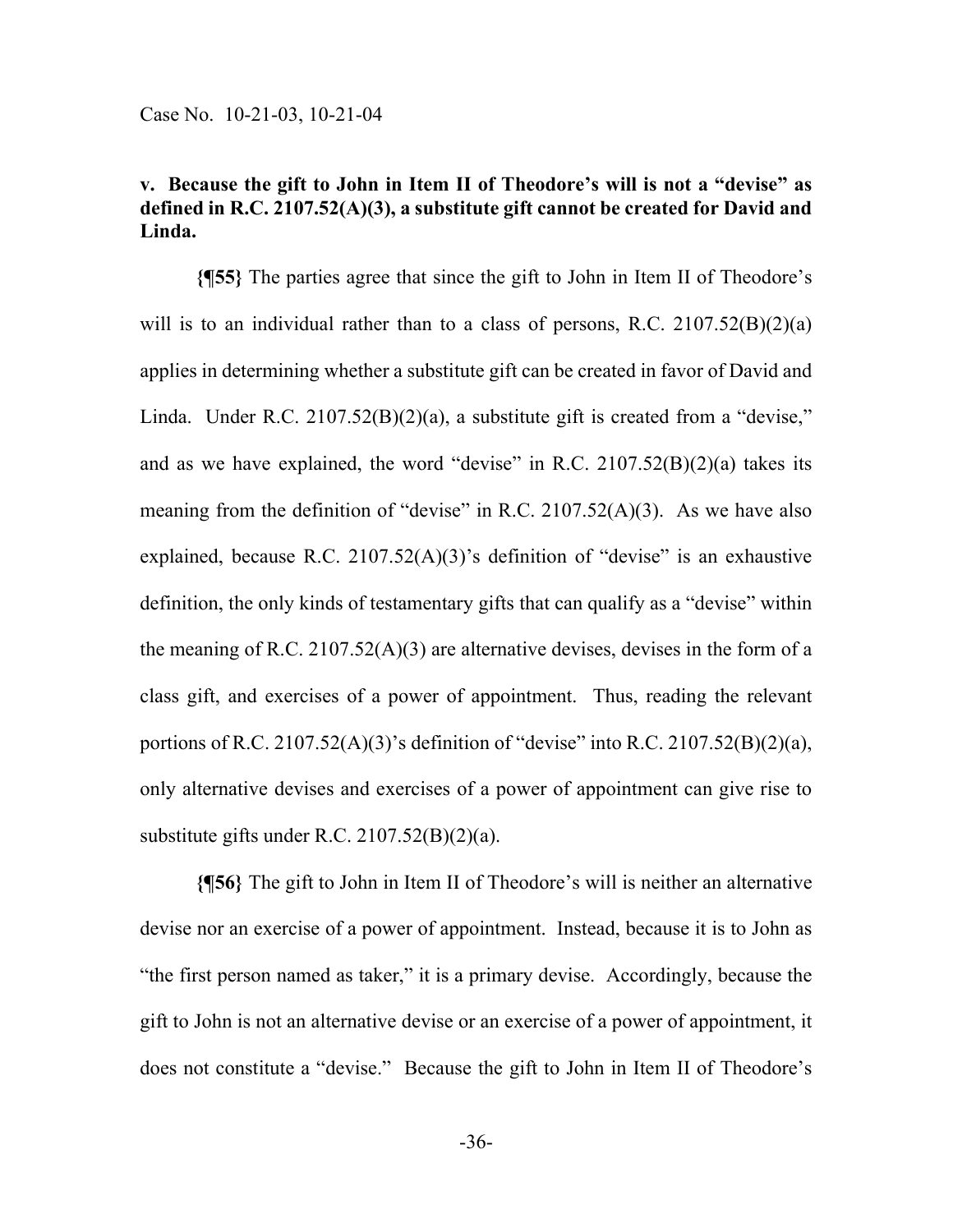will does not qualify as a "devise," R.C. 2107.52(B)(2)(a) cannot operate to create a substitute gift in favor of David and Linda. As in other circumstances where R.C.  $2107.52(B)(2)(a)$  cannot operate to create a substitute gift, such as where the testamentary gift is made to someone other than a grandparent, a descendant of a grandparent, or a stepchild of the testator, the effect is that the gift to John in Item II of Theodore's will lapses. Therefore, because the gift to John in Item II of Theodore's will lapses, we conclude that the trial court erred by finding that a substitute gift is created in favor of David and Linda and by ordering that David and Linda each receive one half of Theodore's farm and farm chattels.

**{¶57}** We acknowledge that this result may not have been what the General Assembly intended when it enacted the 2019 version of R.C. 2107.52. For nearly two centuries, it was taken for granted that Ohio's anti-lapse statute applied to primary devises. *See, e.g.*, *Larwill's Exrs. v. Ewing*, 73 Ohio St. 177 (1905). Moreover, anti-lapse statutes in general are understood to apply to primary devises. *See* Restatement of the Law 3d, Property, Wills & Donative Transfers, Section 5.5, Comment k (1999). Furthermore, the other states that have enacted anti-lapse statutes modeled closely after UPC Section 2-603 defined "devise" using the word "includes," thus preserving primary devises among the list of testamentary gifts to which the anti-lapse statute applies.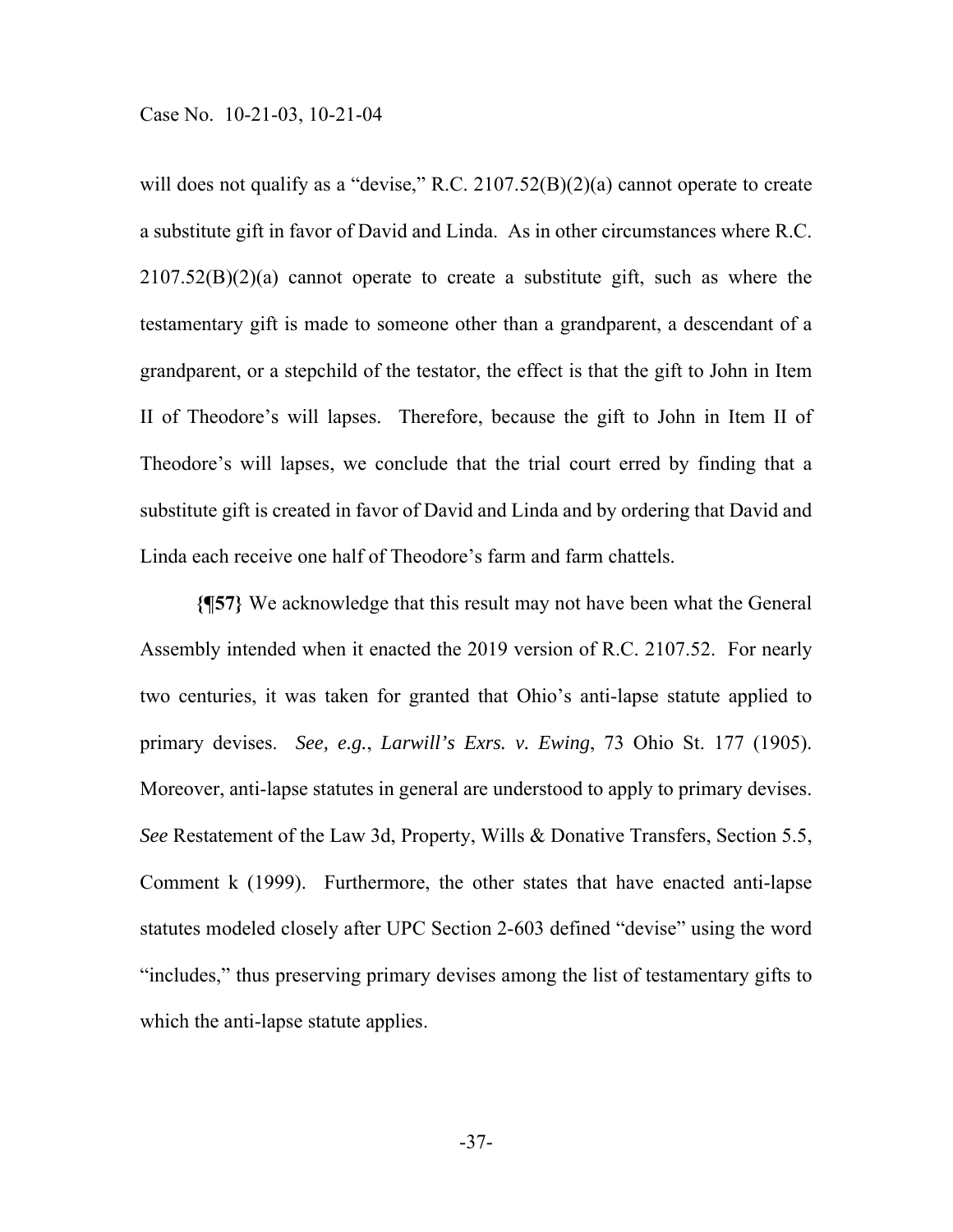**{¶58}** Nevertheless, in construing and applying a statute, "we do not ask 'what did the General Assembly intend to enact, but what is the meaning of that which it did enact.'" *State v. Turner*, 163 Ohio St.3d 421, 2020-Ohio-6773, ¶ 17, quoting *Slingluff v. Weaver*, 66 Ohio St. 621 (1902), paragraph two of the syllabus. Our role "'is not to decide what the law *should* say; rather, the role of this court is to interpret what the law says *as it has been written by the General Assembly*.'" (Emphasis sic.) *Hulsmeyer*, 142 Ohio St.3d 236, 2014-Ohio-5511, at ¶ 27, quoting *Clark v. Scarpelli*, 91 Ohio St.3d 271, 291 (2001) (Cook, J., dissenting). "Indeed, the legislature, not the courts, should resolve any incongruity between the legislature's intent and the statutory language enacted." *Ohio Neighborhood Fin., Inc. v. Scott*, 139 Ohio St.3d 536, 2014-Ohio-2440, ¶ 36. If any such incongruity exists between the General Assembly's intent in enacting the 2019 version of R.C. 2107.52 and our conclusions about the meaning of the statutory language it actually enacted, it is the General Assembly's prerogative to reform the statutory language to reflect its intent, and we strongly encourage it to do so.<sup>11</sup>

 $11$  In fact, the General Assembly has recently exercised this prerogative with respect to R.C. 2107.52. The 2012 version of R.C. 2107.52 provided that "[i]f the devise is in the form of a class gift, other than a devise to 'issue,' 'descendants,' 'heirs of the body,' 'heirs,' 'next of kin,' 'relatives,' or 'family,' *or a class described by language of similar import*, a substitute gift is created in the surviving descendants of any deceased devisee." (Emphasis added.) R.C. 2107.52(B)(2)(b) (Mar. 22, 2012). In 2015, the Sixth District Court of Appeals, interpreting former R.C. 2107.52(B)(2)(b), concluded that "a devise to one's 'children' is not entitled to the anti-lapse protections afforded under [former] R.C. 2107.52(B)(2)(b)" because "the class of 'children' is of similar import to the classes" specifically listed in former R.C. 2107.52(B)(2)(b). *Castillo v. Ott*, 6th Dist. Lucas No. L-14-1248, 2015-Ohio-905, ¶ 14. In response to *Castillo*, the General Assembly amended R.C. 2107.52(B)(2)(b) to provide that gifts to a "class described by language of similar import *that includes more than one generation*" are not entitled to the protections of R.C. 2107.52(B)(2)(b). (Emphasis added.) R.C. 2107.52(B)(2)(b) (Mar. 22, 2019). As one commentator has observed, in the 2019 version of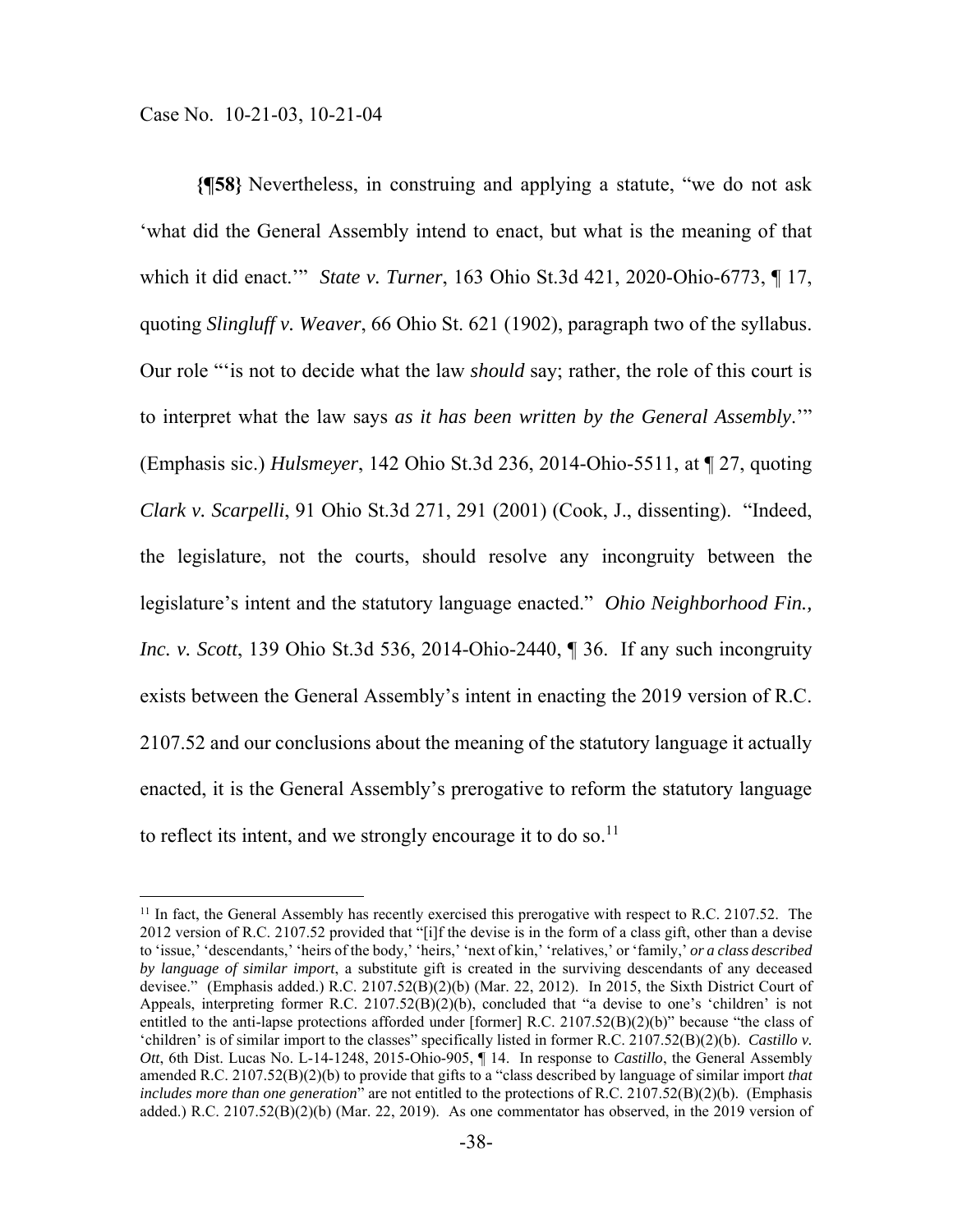**{¶59}** Mary Ann's and Phyllis's first assignments of error are sustained.

## **C. Mary Ann's Second and Phyllis's Third Assignments of Error: In construing Theodore's will, did the trial court err by finding that Theodore intended for R.C. 2107.52 to apply to the gift to John in Item II of his will?**

**{¶60}** In Mary Ann's second and Phyllis's third assignments of error, they argue that the trial court misconstrued Theodore's will and that, in his will, Theodore expressed his intention for the substitute-gift provisions of R.C. 2107.52 not to apply to the gift to John in Item II. However, having already concluded that the substitute-gift provisions of R.C. 2107.52 do not apply to the gift to John in Item II of Theodore's will, these assignments of error are rendered moot, and we therefore decline to address them. *See Ada Exempted Village School Dist. Bd. of Edn. v. Ada Wind, LLC*, 3d Dist. Hardin No. 6-19-13, 2020-Ohio-4017, ¶ 39, citing App.R. 12(A)(1)(c).

#### **IV. Conclusion**

**{¶61}** For the foregoing reasons, Phyllis's second assignment of error is overruled, but Mary Ann's and Phyllis's first assignments of error are sustained. Having found error prejudicial to the appellants herein in the particulars assigned

R.C. 2107.52, the General Assembly "effectively overturn[ed] the *Castillo* decision" and clarified its intent for R.C. 2107.52(B)(2)(b) to apply to single-generation classes, but not to multi-generation classes. Brian C. Layman, *Ohio's Anti-Lapse Statute and the Statutory Response to* Castillo v. Ott, 29 Ohio Prob. L.J. NL 9 (January/February 2019).